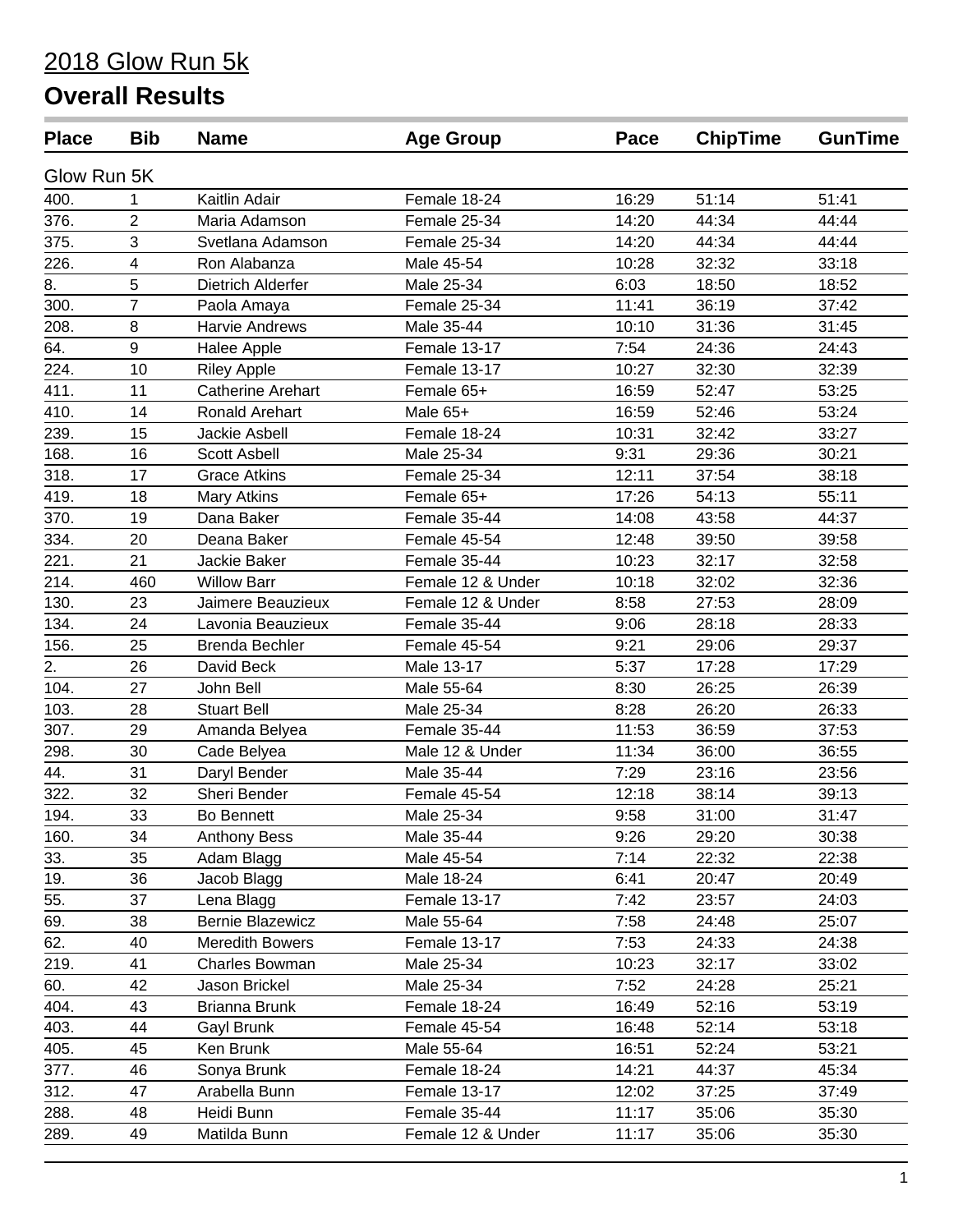| <b>Place</b>      | <b>Bib</b> | <b>Name</b>               | <b>Age Group</b>  | Pace  | <b>ChipTime</b> | <b>GunTime</b> |
|-------------------|------------|---------------------------|-------------------|-------|-----------------|----------------|
| 50.               | 50         | Nathaniel Bunn            | Male 13-17        | 7:35  | 23:34           | 23:46          |
| 341.              | 51         | Nicholas Bunn             | Male 12 & Under   | 13:10 | 40:55           | 41:08          |
| 340.              | 52         | Norris Bunn               | Male 45-54        | 13:09 | 40:54           | 41:08          |
| 92.               | 53         | Ben Burgoyne              | Male 13-17        | 8:18  | 25:50           | 25:57          |
| 129.              | 54         | Sarah Burgoyne            | Female 13-17      | 8:55  | 27:45           | 27:52          |
| 381.              | 55         | Kelly Burkholder          | Female 45-54      | 14:40 | 45:36           | 46:46          |
| 384.              | 56         | Lori Butler               | Female 45-54      | 14:56 | 46:26           | 47:11          |
| 142.              | 57         | Kris Campbell             | Female 35-44      | 9:15  | 28:45           | 29:16          |
| 347.              | 58         | Renee Campbell            | Female 25-34      | 13:30 | 41:59           | 42:26          |
| 155.              | 457        | J Canter                  | Male 55-64        | 9:21  | 29:06           | 29:49          |
| 131.              | 60         | Rebecca Carbaugh          | Female 35-44      | 9:00  | 27:59           | 28:24          |
| 119.              | 62         | Jennie Carr               | Female 35-44      | 8:43  | 27:06           | 27:46          |
| 78.               | 64         | <b>Connor Carretta</b>    | Male 12 & Under   | 8:06  | 25:12           | 25:18          |
| 258.              | 65         | Jordan Carretta           | Female 13-17      | 10:45 | 33:27           | 33:33          |
| $\overline{31}$ . | 66         | Kyle Carretta             | Male 13-17        | 6:57  | 21:38           | 21:40          |
| 116.              | 489        | <b>Eleanor Carter</b>     | Female 12 & Under | 8:41  | 27:00           | 27:12          |
| 176.              | 67         | Erica Cavanagh            | Female 35-44      | 9:39  | 30:00           | 31:10          |
| 63.               | 70         | Katie Cimini              | Female 25-34      | 7:54  | 24:33           | 24:54          |
| 121.              | 71         | John Coakley              | Male 45-54        | 8:49  | 27:25           | 27:37          |
| 357.              | 72         | <b>Whitney Cofer</b>      | Female 35-44      | 13:47 | 42:51           | 43:44          |
| 414.              | 73         | Stefani Collier           | Female 45-54      | 17:09 | 53:20           | 54:05          |
| 139.              | 74         | <b>Tanya Conley</b>       | Female 25-34      | 9:11  | 28:34           | 29:02          |
| 124.              | 75         | Anthony Corrado           | Male 45-54        | 8:52  | 27:34           | 28:17          |
| 320.              | 76         | Susie Corrado             | Female 45-54      | 12:16 | 38:08           | 39:05          |
| 427.              | 77         | <b>Ginger Cox</b>         | Female 65+        | 21:35 | 1:07:06         | 1:07:06        |
| 428.              | 78         | <b>Timothy Cox</b>        | Male 35-44        | 21:35 | 1:07:06         | 1:07:06        |
| 222.              | 79         | Katie Cunningham          | Female 25-34      | 10:24 | 32:19           | 32:58          |
| 238.              | 81         | <b>Easton Damico</b>      | Male 12 & Under   | 10:30 | 32:41           | 33:22          |
| 246.              | 82         | Jason Damico              | Male 35-44        | 10:35 | 32:55           | 33:35          |
| 232.              | 83         | Jessica Damico            | Female 25-34      | 10:29 | 32:37           | 33:17          |
| 234.              | 84         | Kelton Damico             | Male 12 & Under   | 10:29 | 32:37           | 33:17          |
| 346.              | 85         | Makayla Darcus            | Female 12 & Under | 13:30 | 41:58           | 42:25          |
| 354.              | 86         | <b>Betsy Davis</b>        | Female 45-54      | 13:39 | 42:27           | 43:05          |
| 284.              | 87         | <b>Carley Davis</b>       | Female 13-17      | 11:07 | 34:35           | 35:13          |
| 355.              | 88         | Danny Davis               | Male 45-54        | 13:39 | 42:27           | 43:07          |
| 395.              | 91         | Anna Deavers              | Female 18-24      | 16:25 | 51:02           | 51:58          |
| 396.              | 92         | Laurie Deavers            | Female 35-44      | 16:25 | 51:02           | 51:57          |
| 397.              | 93         | <b>Mark Deavers</b>       | Male 45-54        | 16:25 | 51:03           | 51:57          |
| 74.               | 94         | Felix Decena              | Male 45-54        | 8:04  | 25:05           | 25:44          |
| 332.              | 95         | <b>Allison Delawder</b>   | Female 18-24      | 12:46 | 39:41           | 40:32          |
| 323.              | 96         | <b>Elizabeth Delawder</b> | Female 18-24      | 12:19 | 38:18           | 39:08          |
| 353.              | 97         | Susan Delawder            | Female 45-54      | 13:36 | 42:17           | 43:08          |
| 241.              | 98         | Tabatha Dellinger         | Female 25-34      | 10:34 | 32:51           | 33:50          |
| 179.              | 99         | Jessica Desper            | Female 25-34      | 9:42  | 30:11           | 31:02          |
| 170.              | 100        | Devan DeStefano           | Female 25-34      | 9:35  | 29:49           | 30:13          |
| 171.              | 101        | <b>Thacher DeStefano</b>  | Male 25-34        | 9:35  | 29:49           | 30:13          |
| 86.               | 102        | Kara Dillard              | Female 35-44      | 8:12  | 25:32           | 25:52          |
|                   |            |                           |                   |       |                 |                |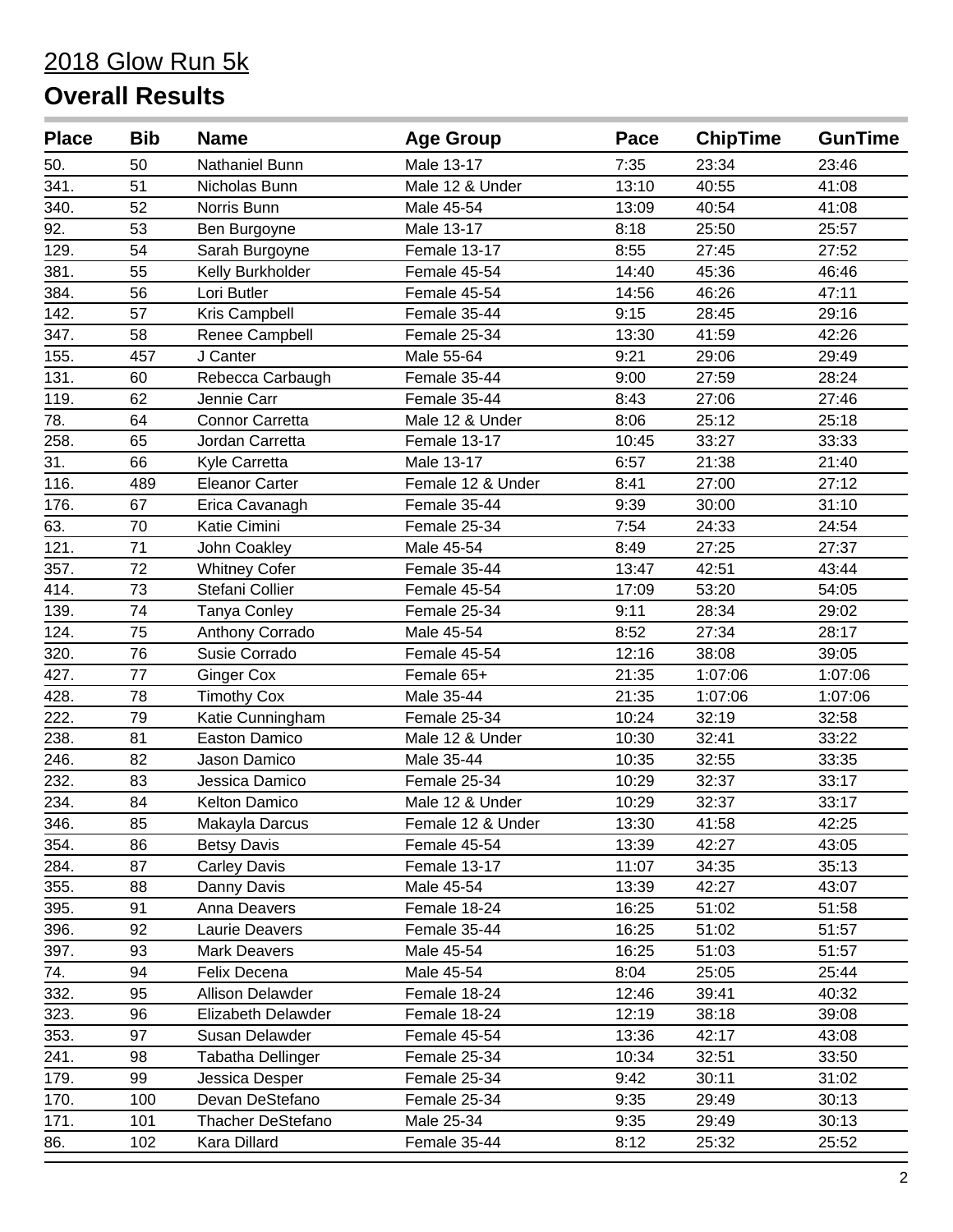| <b>Place</b> | <b>Bib</b> | <b>Name</b>              | <b>Age Group</b>      | Pace  | <b>ChipTime</b> | <b>GunTime</b> |
|--------------|------------|--------------------------|-----------------------|-------|-----------------|----------------|
| 213.         | 103        | Ron Dixon                | Male 65+              | 10:17 | 31:59           | 32:14          |
| 102.         | 104        | Jeff Domingus            | Male 35-44            | 8:26  | 26:13           | 26:30          |
| 327.         | 105        | Sarah Domingus           | Female 35-44          | 12:40 | 39:22           | 39:53          |
| 331.         | 106        | <b>Courtney Dorsey</b>   | Female 35-44          | 12:46 | 39:41           | 40:37          |
| 149.         | 107        | Jeanne Driver            | Female 45-54          | 9:20  | 29:01           | 29:29          |
| 198.         | 109        | <b>Vlad Dulgarov</b>     | Male 35-44            | 10:04 | 31:19           | 31:40          |
| 120.         | 470        | <b>Chance Ebersold</b>   | Male 35-44            | 8:43  | 27:08           | 28:28          |
| 374.         | 111        | <b>Tiffany Estep</b>     | Female 25-34          | 14:17 | 44:24           | 45:14          |
| 391.         | 112        | Andrea Estep             | Female 25-34          | 15:36 | 48:32           | 49:24          |
| 287.         | 113        | <b>Charlie Fairchild</b> | Male 25-34            | 11:15 | 34:58           | 35:24          |
| 252.         | 114        | Erin Fairchild           | Female 25-34          | 10:40 | 33:11           | 33:27          |
| 192.         | 115        | Lena Feingold            | Female 25-34          | 9:58  | 30:59           | 31:28          |
| 87.          | 116        | Daniel Fisher            | Male 35-44            | 8:13  | 25:35           | 25:58          |
| 88.          | 117        | Melissa Fisher           | Female 35-44          | 8:13  | 25:35           | 25:59          |
| 315.         | 118        | Lindsey FitzGerald       | Female 25-34          | 12:06 | 37:38           | 37:52          |
| 184.         | 119        | Lura Flick               | Female 35-44          | 9:45  | 30:19           | 30:42          |
| 76.          | 120        | charles frank            | Male 25-34            | 8:05  | 25:09           | 25:14          |
| 126.         | 121        | Joanna Friesen           | Female 18-24          | 8:53  | 27:38           | 28:00          |
| 209.         | 122        | <b>Brandi Fry</b>        | Female 18-24          | 10:11 | 31:40           | 32:34          |
| 154.         | 125        | <b>Ginny Genco</b>       | Female 55-64          | 9:21  | 29:05           | 29:31          |
| 153.         | 126        | Vic Genco Jr.            | Male No Age Indicated | 9:20  | 29:03           | 29:31          |
| 217.         | 127        | Angela George            | Female 35-44          | 10:20 | 32:08           | 33:02          |
| 379.         | 128        | Calissa Getz             | Female 35-44          | 14:31 | 45:09           | 45:46          |
| 210.         | 129        | <b>Charles Getz</b>      | Male 25-34            | 10:13 | 31:46           | 32:45          |
| 32.          | 487        | <b>Steve Gibson</b>      | Male 35-44            | 7:11  | 22:22           | 22:25          |
| 22.          | 130        | Anderson Gordon          | Male 18-24            | 6:42  | 20:50           | 20:51          |
| 167.         | 131        | Kylie Grant              | Female 18-24          | 9:31  | 29:36           | 30:30          |
| 186.         | 132        | Jacquelyn Grigat         | Female 18-24          | 9:51  | 30:40           | 30:57          |
| 42.          | 133        | Josiah Grigat            | Male 13-17            | 7:25  | 23:06           | 23:25          |
| 49.          | 134        | Kade Grigat              | Male No Age Indicated | 7:34  | 23:33           | 23:51          |
| 93.          | 466        | Natalya Grigat           | Female 18-24          | 8:18  | 25:50           | 25:54          |
| 183.         | 135        | michael groch            | Male 25-34            | 9:44  | 30:17           | 30:27          |
| 163.         | 136        | anne Grossman            | Female 55-64          | 9:30  | 29:33           | 30:03          |
| 90.          | 137        | Larry Grossman           | Male 55-64            | 8:17  | 25:47           | 26:16          |
| 123.         | 138        | Lois Gullman             | Female 55-64          | 8:51  | 27:33           | 27:50          |
| 75.          | 139        | Luz Guzman               | Female 25-34          | 8:05  | 25:08           | 25:23          |
| 290.         | 140        | Chase Hale               | Male 45-54            | 11:18 | 35:07           | 35:14          |
| 291.         | 141        | Eliza Hale               | Female 12 & Under     | 11:18 | 35:08           | 35:14          |
| 253.         | 142        | Jessica Hamberger        | Female 35-44          | 10:40 | 33:12           | 33:30          |
| 251.         | 143        | Michael Hamberger        | Male 35-44            | 10:40 | 33:11           | 33:30          |
| 349.         | 145        | <b>Holly Haney</b>       | Female 65+            | 13:33 | 42:09           | 43:01          |
| 382.         | 146        | Lisa Hardy               | Female 45-54          | 14:49 | 46:05           | 46:56          |
| 240.         | 468        | Amy Heatwole             | Female 25-34          | 10:31 | 32:42           | 32:59          |
| 237.         | 469        | Aleah Heatwole           | Female 12 & Under     | 10:30 | 32:41           | 32:59          |
| 3.           | 147        | <b>Robert Heitz</b>      | Male 25-34            | 5:40  | 17:37           | 17:39          |
| 304.         | 471        | Nolan Henry              | Male 12 & Under       | 11:51 | 36:51           | 36:57          |
| 187.         | 148        | <b>Becky Hess</b>        | Female 45-54          | 9:52  | 30:42           | 31:26          |
|              |            |                          |                       |       |                 |                |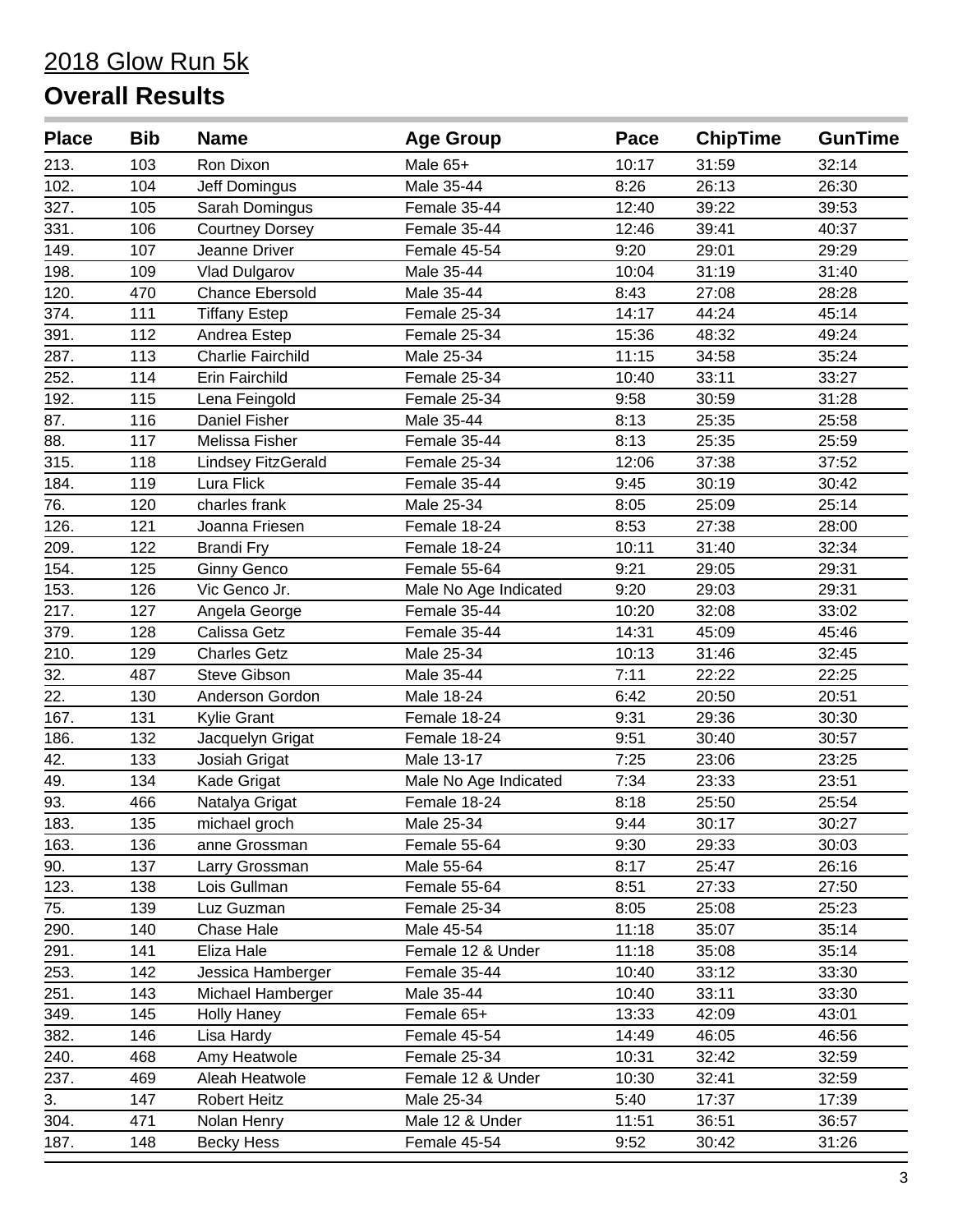| <b>Place</b> | <b>Bib</b> | <b>Name</b>              | <b>Age Group</b>        | Pace  | <b>ChipTime</b> | <b>GunTime</b> |
|--------------|------------|--------------------------|-------------------------|-------|-----------------|----------------|
| 108.         | 149        | <b>Shannon Hirtriter</b> | Male 25-34              | 8:31  | 26:29           | 26:41          |
| 225.         | 150        | Jennifer Holden          | Female 35-44            | 10:27 | 32:30           | 32:57          |
| 83.          | 151        | Drew Holland             | Male 12 & Under         | 8:09  | 25:21           | 25:29          |
| 82.          | 152        | Keith Holland            | Male 35-44              | 8:09  | 25:21           | 25:29          |
| 164.         | 481        | Kurt Holsopple           | Male 35-44              | 9:30  | 29:34           | 30:28          |
| 161.         | 482        | Ellie Holsopple          | Female 35-44            | 9:29  | 29:29           | 30:22          |
| 230.         | 154        | Adelein Hormel           | Female 12 & Under       | 10:29 | 32:36           | 33:49          |
| 265.         | 155        | Ashley Hormel            | Female 35-44            | 10:50 | 33:41           | 34:54          |
| 264.         | 156        | Calvin Hormel            | Male 12 & Under         | 10:49 | 33:40           | 34:54          |
| 236.         | 157        | Justin Hormel            | Male 35-44              | 10:30 | 32:39           | 33:52          |
| 231.         | 158        | <b>Wiley Hormel</b>      | Male 12 & Under         | 10:29 | 32:37           | 33:49          |
| 59.          | 161        | Kaedon Howley            | Male 12 & Under         | 7:48  | 24:15           | 24:26          |
| 266.         | 162        | Mary Howley              | Female 12 & Under       | 10:51 | 33:44           | 34:05          |
| 267.         | 163        | Tim Howley               | Male 35-44              | 10:51 | 33:46           | 34:06          |
| 339.         | 164        | Douglas Huffman          | Male 35-44              | 13:08 | 40:50           | 41:49          |
| 398.         | 165        | Gary Huffman             | Male 45-54              | 16:26 | 51:07           | 51:55          |
| 148.         | 166        | Keri Hutcheson           | Female 45-54            | 9:18  | 28:55           | 29:25          |
| 143.         | 167        | Paige Hutcheson          | Female 13-17            | 9:15  | 28:45           | 29:15          |
| 9.           | 168        | English Jackson          | Female 18-24            | 6:06  | 19:00           | 19:03          |
| 169.         | 483        | Lori Jantzi              | Female 25-34            | 9:31  | 29:36           | 30:27          |
| 162.         | 484        | Chris Jantzi             | Male 35-44              | 9:29  | 29:30           | 30:22          |
| 99.          | 169        | Joe Jerlinski            | Male 55-64              | 8:24  | 26:09           | 26:28          |
| 189.         | 170        | Sharon Jerlinski         | Female 55-64            | 9:53  | 30:45           | 31:04          |
| 96.          | 171        | Cai Johnstone-Yellin     | Male 12 & Under         | 8:23  | 26:05           | 26:09          |
| 220.         | 172        | Jason Johnstone-Yellin   | Male 35-44              | 10:23 | 32:17           | 32:21          |
| 386.         | 173        | Tamara Johnstone-Yellin  | Female 35-44            | 14:59 | 46:34           | 47:38          |
| 337.         | 174        | Zevian Johnstone-Yellin  | Male 12 & Under         | 12:51 | 39:58           | 41:01          |
| 173.         | 175        | Courtnee Jones           | Female 18-24            | 9:36  | 29:51           | 30:49          |
| 235.         | 177        | Merlynne Keener          | Female 45-54            | 10:29 | 32:37           | 32:40          |
| 270.         | 178        | Christina Kidd           | Female 25-34            | 10:57 | 34:03           | 35:04          |
| 272.         | 179        | Patrick Kidd             | Male 25-34              | 10:57 | 34:03           | 35:04          |
| 85.          | 180        | Amy King                 | Female 18-24            | 8:10  | 25:23           | 25:46          |
| 17.          | 181        | Anderson King            | Male 18-24              | 6:35  | 20:30           | 20:33          |
| 422.         | 182        | <b>Courtney King</b>     | Female 18-24            | 18:18 | 56:54           | 57:37          |
| 53.          | 183        | <b>Harriet King</b>      | Female 13-17            | 7:37  | 23:42           | 24:05          |
| 4.           | 184        | Isaiah King              | Male 18-24              | 5:41  | 17:43           | 17:44          |
| 423.         | 185        | Kim King                 | Female 45-54            | 18:18 | 56:54           | 57:37          |
| 309.         | 186        | LaDene King              | Female 45-54            | 11:58 | 37:12           | 37:27          |
| 308.         | 187        | Louisa King              | Female 12 & Under       | 11:57 | 37:09           | 37:27          |
| 125.         | 188        | Ryan King                | Male 45-54              | 8:53  | 27:38           | 27:54          |
| 128.         | 189        | Silas King               | Male 13-17              | 8:53  | 27:39           | 27:54          |
| 352.         | 191        | Katherine Knicely        | Female No Age Indicated | 13:36 | 42:16           | 42:48          |
| 191.         | 192        | Sydney Knupp             | Female 18-24            | 9:56  | 30:54           | 31:16          |
| 16.          | 193        | <b>Bob Kolvoord</b>      | Male 55-64              | 6:34  | 20:26           | 20:39          |
| 421.         | 194        | Andrea Konstant          | Female 35-44            | 18:17 | 56:51           | 57:31          |
| 293.         | 195        | <b>Brittany Koontz</b>   | Female 25-34            | 11:24 | 35:27           | 35:33          |
| 34.          | 198        | Eric Kramer              | Male 45-54              | 7:18  | 22:43           | 22:48          |
|              |            |                          |                         |       |                 |                |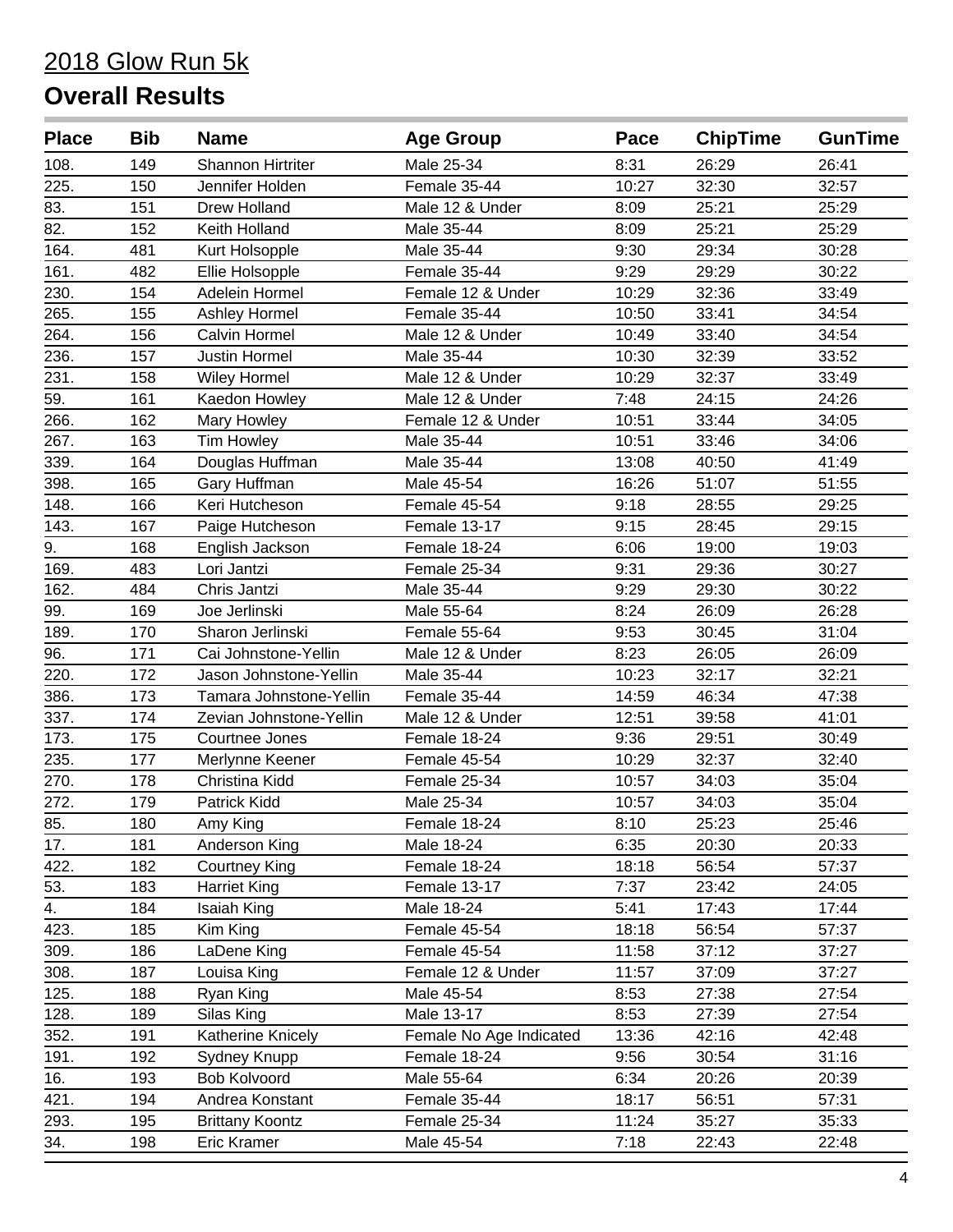| <b>Place</b> | <b>Bib</b> | <b>Name</b>            | <b>Age Group</b>  | Pace  | <b>ChipTime</b> | <b>GunTime</b> |
|--------------|------------|------------------------|-------------------|-------|-----------------|----------------|
| 122.         | 199        | Jessica Lam            | Female 18-24      | 8:50  | 27:28           | 27:38          |
| 195.         | 200        | Melissa Lam            | Female 45-54      | 9:58  | 31:00           | 31:11          |
| 18.          | 201        | Elizabeth Lamm         | Female 45-54      | 6:36  | 20:32           | 20:35          |
| 72.          | 202        | Meghan Lamm            | Female 12 & Under | 8:02  | 25:00           | 25:02          |
| 152.         | 203        | Cooper Landes          | Male 12 & Under   | 9:20  | 29:03           | 29:28          |
| 165.         | 204        | Jana Landes            | Female 45-54      | 9:30  | 29:34           | 29:59          |
| 336.         | 205        | Michael Landes         | Male 13-17        | 12:50 | 39:54           | 40:20          |
| 216.         | 206        | <b>Phil Landes</b>     | Male 55-64        | 10:19 | 32:05           | 32:30          |
| 211.         | 207        | <b>Tyson Landes</b>    | Male 13-17        | 10:15 | 31:52           | 32:17          |
| 371.         | 208        | <b>Cullen Lassiter</b> | Male 12 & Under   | 14:10 | 44:02           | 45:05          |
| 197.         | 209        | <b>Ethan Lassiter</b>  | Male 12 & Under   | 10:03 | 31:15           | 31:18          |
| 91.          | 210        | Jackson Lassiter       | Male 13-17        | 8:17  | 25:47           | 25:57          |
| 372.         | 211        | <b>Jill Lassiter</b>   | Female 35-44      | 14:10 | 44:03           | 45:05          |
| 280.         | 212        | <b>Justin Lassiter</b> | Male 35-44        | 11:06 | 34:32           | 34:55          |
| 282.         | 213        | Katya Lassiter         | Female 13-17      | 11:06 | 34:33           | 34:55          |
| 114.         | 214        | Amanda Leech           | Female 25-34      | 8:40  | 26:57           | 27:15          |
| 268.         | 215        | Dana Lehman            | Male 25-34        | 10:54 | 33:55           | 34:36          |
| 333.         | 216        | Jewel Lehman           | Female 45-54      | 12:48 | 39:49           | 39:58          |
| 205.         | 217        | Marsha Leighton        | Female 35-44      | 10:07 | 31:27           | 31:45          |
| 204.         | 218        | William Leighton       | Male 35-44        | 10:07 | 31:27           | 31:46          |
| 283.         | 219        | <b>Stacey Leitzel</b>  | Female 45-54      | 11:06 | 34:33           | 34:53          |
| 281.         | 220        | <b>Todd Leitzel</b>    | Male 45-54        | 11:06 | 34:32           | 34:53          |
| 68.          | 221        | <b>Nate Leslie</b>     | Male 13-17        | 7:57  | 24:44           | 24:49          |
| 378.         | 222        | Pamela Lewis           | Female 35-44      | 14:31 | 45:08           | 45:44          |
| 228.         | 223        | Corri Loan             | Female 35-44      | 10:28 | 32:33           | 32:50          |
| 109.         | 224        | <b>Travis Loan</b>     | Male 35-44        | 8:32  | 26:31           | 26:44          |
| 98.          | 225        | Kristen Loflin         | Female 35-44      | 8:24  | 26:06           | 26:42          |
| 105.         | 226        | Matt Loflin            | Male 35-44        | 8:30  | 26:27           | 27:01          |
| 206.         | 229        | Stephanie Long         | Female 25-34      | 10:07 | 31:29           | 31:42          |
| 26.          | 230        | Collin Longenecker     | Male 18-24        | 6:47  | 21:06           | 21:12          |
| 40.          | 231        | Kara Longenecker       | Female 13-17      | 7:24  | 23:00           | 23:05          |
| 243.         | 232        | Kevin Longenecker      | Male 45-54        | 10:35 | 32:55           | 33:43          |
| 244.         | 233        | Shelby Longenecker     | Female 45-54      | 10:35 | 32:55           | 33:43          |
| 11.          | 234        | Taylor Longenecker     | Male 18-24        | 6:06  | 19:01           | 19:02          |
| 424.         | 236        | Anne Lowery            | Female 45-54      | 18:19 | 56:55           | 57:37          |
| 279.         | 237        | Aaron Ludwig           | Male 45-54        | 11:05 | 34:27           | 34:46          |
| 310.         | 238        | Frankie Ludwig         | Female 12 & Under | 12:00 | 37:20           | 37:38          |
| 276.         | 239        | Lucy Ludwig            | Female 12 & Under | 11:01 | 34:16           | 34:33          |
| 278.         | 240        | Molly Ludwig           | Female 12 & Under | 11:05 | 34:27           | 34:45          |
| 311.         | 241        | Patricw Ludwig         | Female 35-44      | 12:01 | 37:22           | 37:40          |
| 193.         | 242        | Elizabeth Luebben      | Female 25-34      | 9:58  | 31:00           | 31:28          |
| 84.          | 243        | <b>Jack Martin</b>     | Male 12 & Under   | 8:09  | 25:21           | 25:25          |
| 133.         | 244        | Michael Martin         | Male 35-44        | 9:04  | 28:13           | 28:35          |
| 305.         | 472        | Giovanni Martinez      | Male 13-17        | 11:52 | 36:54           | 36:59          |
| 15.          | 245        | Michaela Mast          | Female 18-24      | 6:32  | 20:19           | 20:24          |
| 394.         | 248        | <b>EMMA MAYNARD</b>    | Female 25-34      | 16:09 | 50:14           | 51:21          |
| 351.         | 251        | <b>Gail McClintock</b> | Female 55-64      | 13:36 | 42:16           | 42:48          |
|              |            |                        |                   |       |                 |                |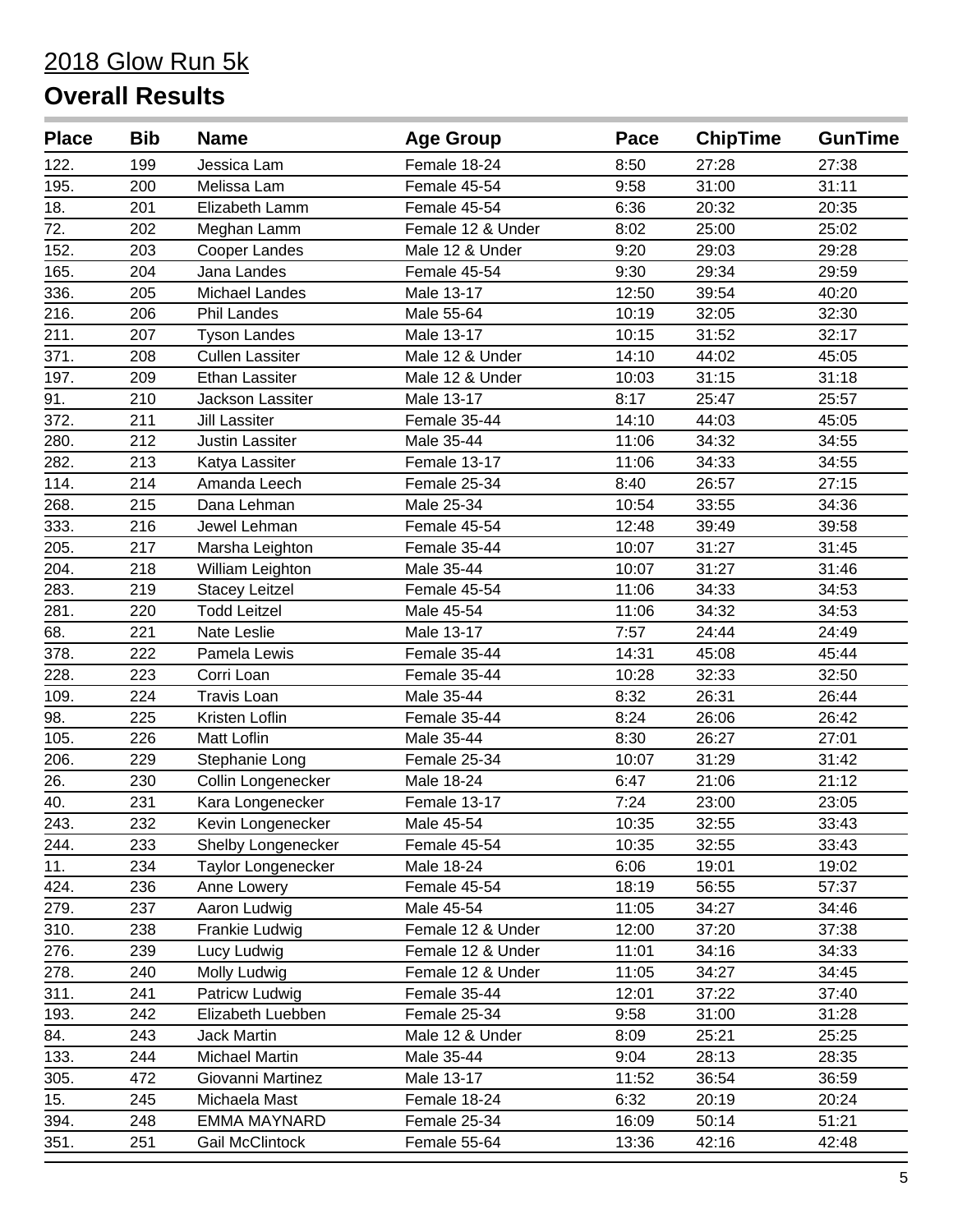| Male 13-17<br>7:31<br>23:23<br>46.<br>252<br><b>Braeden McGrath</b><br>23:29<br>5.<br>Male 13-17<br>5:42<br>17:45<br>17:47<br>253<br><b>Tucker McGrath</b><br>111.<br>254<br><b>Bob McMillen</b><br>Male 55-64<br>8:35<br>26:42<br>27:08<br>303.<br>255<br>Lynda McMillen<br>Female 55-64<br>11:51<br>36:51<br>37:17<br>273.<br>463<br><b>Madison McMillen</b><br>Female 25-34<br>10:59<br>34:08<br>34:35<br>180.<br>30:54<br>256<br>Kate McMunn<br>Female 12 & Under<br>9:44<br>30:15<br>292.<br>257<br>Kim McMunn<br>11:21<br>35:19<br>36:25<br>Female 35-44<br>182.<br>Rich McMunn<br>Male 35-44<br>9:44<br>30:16<br>258<br>30:55<br>338.<br>40:27<br>259<br>Richard McMunn<br>Male 65+<br>13:00<br>41:03<br>233.<br>10:29<br>32:37<br>33:19<br>260<br>Lee McNeely<br>Male 45-54<br>413.<br>261<br>Rebecca McNeely<br>Female 45-54<br>17:09<br>53:19<br>54:05<br>12.<br>262<br>Kenton Meadows<br>Male 18-24<br>6:08<br>19:06<br>19:10<br>23:24<br>263<br>Female 35-44<br>7:31<br>23:46<br>47.<br>Cara Meixner<br>52.<br><b>Chris Meixner Guest</b><br>264<br>7:37<br>23:41<br>23:44<br>Male 13-17<br>65.<br>265<br><b>Christian Meixner Guest</b><br>Male 13-17<br>7:55<br>24:37<br>25:37<br>37.<br>266<br>Ashley Michael<br>Female 35-44<br>7:19<br>22:47<br>24:31<br>285.<br>267<br>11:08<br>34:39<br>35:11<br><b>Avery Miller</b><br>Female 13-17<br>261.<br>268<br><b>Becki Miller</b><br>Female 45-54<br>10:46<br>33:29<br>34:02<br>262.<br><b>BRENT MILLER</b><br>33:37<br>269<br>Male 35-44<br>10:49<br>33:57<br>147.<br>Female 25-34<br>9:17<br>28:54<br>270<br><b>Christina Miller</b><br>29:32<br>263.<br>271<br><b>MELISSA MILLER</b><br>Female 25-34<br>33:37<br>10:49<br>33:57<br>249.<br>Kenzie Miller<br>459<br>Female 13-17<br>10:39<br>33:07<br>33:41<br>380.<br>272<br><b>Tori Moats</b><br>Female 13-17<br>14:40<br>45:35<br>46:44<br>360.<br>274<br>Female 35-44<br>13:49<br>42:58<br>44:02<br><b>Hilary Moore</b><br>359.<br>275<br>13:49<br>42:57<br>44:01<br>Howie Moore<br>Male 12 & Under<br>365.<br>276<br>Jason Moore<br>Male 35-44<br>14:03<br>43:42<br>44:47<br>366.<br>277<br>Liam Moore<br>Male 12 & Under<br>14:04<br>43:44<br>44:47<br>361.<br>279<br>Female 12 & Under<br>42:58<br>44:02<br>Noelle Moore<br>13:49<br>271.<br>280<br>Female 45-54<br>10:57<br>34:03<br>34:35<br>Kathryn Morrow<br>229.<br>Laurie Morton<br>10:28<br>32:33<br>281<br>Female 35-44<br>33:07<br>256.<br>Female 35-44<br>33:24<br>33:35<br>283<br>10:44<br>brande myers<br>28:55<br>132.<br>288<br>Female 25-34<br>9:02<br>28:05<br><b>Charity Neer</b><br>42:54<br>358.<br>289<br>Katie Neer<br>43:44<br>Female 25-34<br>13:48<br>67.<br>Male 13-17<br>7:57<br>24:43<br>24:46<br>290<br>Cory Neff<br>223.<br>291<br>10:26<br>32:28<br>32:49<br>Dana Neff<br>Female 45-54<br>23.<br>292<br><b>Hector Neff</b><br>Male 13-17<br>21:00<br>21:02<br>6:45<br>20.<br>293<br><b>Trinity Neff</b><br>Female 13-17<br>6:41<br>20:47<br>20:49<br>418.<br>294<br>Robyn Neupauer<br>Female 45-54<br>17:26<br>54:10<br>55:09<br>407.<br>52:30<br>52:42<br>473<br>Makenzie Nix<br>Female 12 & Under<br>16:53<br>330.<br>474<br>Myla Nix<br>12:43<br>39:33<br>Female 12 & Under<br>39:43<br>44:24<br>44:34<br>373.<br>475<br>Makala Nix<br>Female 12 & Under<br>14:17<br>363.<br>476<br>Melvin Nix<br>Male 12 & Under<br>13:52<br>43:08<br>43:20<br>364.<br>477<br>43:09<br>43:19<br><b>Malarie Nix</b><br>Female 12 & Under<br>13:53<br>362.<br>Male 35-44<br>13:52<br>43:07<br>43:19<br>478<br>Melvin Nix<br>406.<br>Female 35-44<br>16:53<br>52:42<br>479<br>Jackie Nix<br>52:30<br>348.<br>296<br><b>Esther Nizer</b><br>Male 65+<br>13:31<br>42:35<br>42:01<br>202.<br>Wes Nolt<br>Male 55-64<br>31:26<br>297<br>10:06<br>31:47 | <b>Place</b> | <b>Bib</b> | <b>Name</b> | <b>Age Group</b> | Pace | <b>ChipTime</b> | <b>GunTime</b> |
|----------------------------------------------------------------------------------------------------------------------------------------------------------------------------------------------------------------------------------------------------------------------------------------------------------------------------------------------------------------------------------------------------------------------------------------------------------------------------------------------------------------------------------------------------------------------------------------------------------------------------------------------------------------------------------------------------------------------------------------------------------------------------------------------------------------------------------------------------------------------------------------------------------------------------------------------------------------------------------------------------------------------------------------------------------------------------------------------------------------------------------------------------------------------------------------------------------------------------------------------------------------------------------------------------------------------------------------------------------------------------------------------------------------------------------------------------------------------------------------------------------------------------------------------------------------------------------------------------------------------------------------------------------------------------------------------------------------------------------------------------------------------------------------------------------------------------------------------------------------------------------------------------------------------------------------------------------------------------------------------------------------------------------------------------------------------------------------------------------------------------------------------------------------------------------------------------------------------------------------------------------------------------------------------------------------------------------------------------------------------------------------------------------------------------------------------------------------------------------------------------------------------------------------------------------------------------------------------------------------------------------------------------------------------------------------------------------------------------------------------------------------------------------------------------------------------------------------------------------------------------------------------------------------------------------------------------------------------------------------------------------------------------------------------------------------------------------------------------------------------------------------------------------------------------------------------------------------------------------------------------------------------------------------------------------------------------------------------------------------------------------------------------------------------------------------------------------------------------------------------------------------------------------------------------------------------------------------------------------------------------------------------------------------------------------------------------------------------------------------|--------------|------------|-------------|------------------|------|-----------------|----------------|
|                                                                                                                                                                                                                                                                                                                                                                                                                                                                                                                                                                                                                                                                                                                                                                                                                                                                                                                                                                                                                                                                                                                                                                                                                                                                                                                                                                                                                                                                                                                                                                                                                                                                                                                                                                                                                                                                                                                                                                                                                                                                                                                                                                                                                                                                                                                                                                                                                                                                                                                                                                                                                                                                                                                                                                                                                                                                                                                                                                                                                                                                                                                                                                                                                                                                                                                                                                                                                                                                                                                                                                                                                                                                                                                                        |              |            |             |                  |      |                 |                |
|                                                                                                                                                                                                                                                                                                                                                                                                                                                                                                                                                                                                                                                                                                                                                                                                                                                                                                                                                                                                                                                                                                                                                                                                                                                                                                                                                                                                                                                                                                                                                                                                                                                                                                                                                                                                                                                                                                                                                                                                                                                                                                                                                                                                                                                                                                                                                                                                                                                                                                                                                                                                                                                                                                                                                                                                                                                                                                                                                                                                                                                                                                                                                                                                                                                                                                                                                                                                                                                                                                                                                                                                                                                                                                                                        |              |            |             |                  |      |                 |                |
|                                                                                                                                                                                                                                                                                                                                                                                                                                                                                                                                                                                                                                                                                                                                                                                                                                                                                                                                                                                                                                                                                                                                                                                                                                                                                                                                                                                                                                                                                                                                                                                                                                                                                                                                                                                                                                                                                                                                                                                                                                                                                                                                                                                                                                                                                                                                                                                                                                                                                                                                                                                                                                                                                                                                                                                                                                                                                                                                                                                                                                                                                                                                                                                                                                                                                                                                                                                                                                                                                                                                                                                                                                                                                                                                        |              |            |             |                  |      |                 |                |
|                                                                                                                                                                                                                                                                                                                                                                                                                                                                                                                                                                                                                                                                                                                                                                                                                                                                                                                                                                                                                                                                                                                                                                                                                                                                                                                                                                                                                                                                                                                                                                                                                                                                                                                                                                                                                                                                                                                                                                                                                                                                                                                                                                                                                                                                                                                                                                                                                                                                                                                                                                                                                                                                                                                                                                                                                                                                                                                                                                                                                                                                                                                                                                                                                                                                                                                                                                                                                                                                                                                                                                                                                                                                                                                                        |              |            |             |                  |      |                 |                |
|                                                                                                                                                                                                                                                                                                                                                                                                                                                                                                                                                                                                                                                                                                                                                                                                                                                                                                                                                                                                                                                                                                                                                                                                                                                                                                                                                                                                                                                                                                                                                                                                                                                                                                                                                                                                                                                                                                                                                                                                                                                                                                                                                                                                                                                                                                                                                                                                                                                                                                                                                                                                                                                                                                                                                                                                                                                                                                                                                                                                                                                                                                                                                                                                                                                                                                                                                                                                                                                                                                                                                                                                                                                                                                                                        |              |            |             |                  |      |                 |                |
|                                                                                                                                                                                                                                                                                                                                                                                                                                                                                                                                                                                                                                                                                                                                                                                                                                                                                                                                                                                                                                                                                                                                                                                                                                                                                                                                                                                                                                                                                                                                                                                                                                                                                                                                                                                                                                                                                                                                                                                                                                                                                                                                                                                                                                                                                                                                                                                                                                                                                                                                                                                                                                                                                                                                                                                                                                                                                                                                                                                                                                                                                                                                                                                                                                                                                                                                                                                                                                                                                                                                                                                                                                                                                                                                        |              |            |             |                  |      |                 |                |
|                                                                                                                                                                                                                                                                                                                                                                                                                                                                                                                                                                                                                                                                                                                                                                                                                                                                                                                                                                                                                                                                                                                                                                                                                                                                                                                                                                                                                                                                                                                                                                                                                                                                                                                                                                                                                                                                                                                                                                                                                                                                                                                                                                                                                                                                                                                                                                                                                                                                                                                                                                                                                                                                                                                                                                                                                                                                                                                                                                                                                                                                                                                                                                                                                                                                                                                                                                                                                                                                                                                                                                                                                                                                                                                                        |              |            |             |                  |      |                 |                |
|                                                                                                                                                                                                                                                                                                                                                                                                                                                                                                                                                                                                                                                                                                                                                                                                                                                                                                                                                                                                                                                                                                                                                                                                                                                                                                                                                                                                                                                                                                                                                                                                                                                                                                                                                                                                                                                                                                                                                                                                                                                                                                                                                                                                                                                                                                                                                                                                                                                                                                                                                                                                                                                                                                                                                                                                                                                                                                                                                                                                                                                                                                                                                                                                                                                                                                                                                                                                                                                                                                                                                                                                                                                                                                                                        |              |            |             |                  |      |                 |                |
|                                                                                                                                                                                                                                                                                                                                                                                                                                                                                                                                                                                                                                                                                                                                                                                                                                                                                                                                                                                                                                                                                                                                                                                                                                                                                                                                                                                                                                                                                                                                                                                                                                                                                                                                                                                                                                                                                                                                                                                                                                                                                                                                                                                                                                                                                                                                                                                                                                                                                                                                                                                                                                                                                                                                                                                                                                                                                                                                                                                                                                                                                                                                                                                                                                                                                                                                                                                                                                                                                                                                                                                                                                                                                                                                        |              |            |             |                  |      |                 |                |
|                                                                                                                                                                                                                                                                                                                                                                                                                                                                                                                                                                                                                                                                                                                                                                                                                                                                                                                                                                                                                                                                                                                                                                                                                                                                                                                                                                                                                                                                                                                                                                                                                                                                                                                                                                                                                                                                                                                                                                                                                                                                                                                                                                                                                                                                                                                                                                                                                                                                                                                                                                                                                                                                                                                                                                                                                                                                                                                                                                                                                                                                                                                                                                                                                                                                                                                                                                                                                                                                                                                                                                                                                                                                                                                                        |              |            |             |                  |      |                 |                |
|                                                                                                                                                                                                                                                                                                                                                                                                                                                                                                                                                                                                                                                                                                                                                                                                                                                                                                                                                                                                                                                                                                                                                                                                                                                                                                                                                                                                                                                                                                                                                                                                                                                                                                                                                                                                                                                                                                                                                                                                                                                                                                                                                                                                                                                                                                                                                                                                                                                                                                                                                                                                                                                                                                                                                                                                                                                                                                                                                                                                                                                                                                                                                                                                                                                                                                                                                                                                                                                                                                                                                                                                                                                                                                                                        |              |            |             |                  |      |                 |                |
|                                                                                                                                                                                                                                                                                                                                                                                                                                                                                                                                                                                                                                                                                                                                                                                                                                                                                                                                                                                                                                                                                                                                                                                                                                                                                                                                                                                                                                                                                                                                                                                                                                                                                                                                                                                                                                                                                                                                                                                                                                                                                                                                                                                                                                                                                                                                                                                                                                                                                                                                                                                                                                                                                                                                                                                                                                                                                                                                                                                                                                                                                                                                                                                                                                                                                                                                                                                                                                                                                                                                                                                                                                                                                                                                        |              |            |             |                  |      |                 |                |
|                                                                                                                                                                                                                                                                                                                                                                                                                                                                                                                                                                                                                                                                                                                                                                                                                                                                                                                                                                                                                                                                                                                                                                                                                                                                                                                                                                                                                                                                                                                                                                                                                                                                                                                                                                                                                                                                                                                                                                                                                                                                                                                                                                                                                                                                                                                                                                                                                                                                                                                                                                                                                                                                                                                                                                                                                                                                                                                                                                                                                                                                                                                                                                                                                                                                                                                                                                                                                                                                                                                                                                                                                                                                                                                                        |              |            |             |                  |      |                 |                |
|                                                                                                                                                                                                                                                                                                                                                                                                                                                                                                                                                                                                                                                                                                                                                                                                                                                                                                                                                                                                                                                                                                                                                                                                                                                                                                                                                                                                                                                                                                                                                                                                                                                                                                                                                                                                                                                                                                                                                                                                                                                                                                                                                                                                                                                                                                                                                                                                                                                                                                                                                                                                                                                                                                                                                                                                                                                                                                                                                                                                                                                                                                                                                                                                                                                                                                                                                                                                                                                                                                                                                                                                                                                                                                                                        |              |            |             |                  |      |                 |                |
|                                                                                                                                                                                                                                                                                                                                                                                                                                                                                                                                                                                                                                                                                                                                                                                                                                                                                                                                                                                                                                                                                                                                                                                                                                                                                                                                                                                                                                                                                                                                                                                                                                                                                                                                                                                                                                                                                                                                                                                                                                                                                                                                                                                                                                                                                                                                                                                                                                                                                                                                                                                                                                                                                                                                                                                                                                                                                                                                                                                                                                                                                                                                                                                                                                                                                                                                                                                                                                                                                                                                                                                                                                                                                                                                        |              |            |             |                  |      |                 |                |
|                                                                                                                                                                                                                                                                                                                                                                                                                                                                                                                                                                                                                                                                                                                                                                                                                                                                                                                                                                                                                                                                                                                                                                                                                                                                                                                                                                                                                                                                                                                                                                                                                                                                                                                                                                                                                                                                                                                                                                                                                                                                                                                                                                                                                                                                                                                                                                                                                                                                                                                                                                                                                                                                                                                                                                                                                                                                                                                                                                                                                                                                                                                                                                                                                                                                                                                                                                                                                                                                                                                                                                                                                                                                                                                                        |              |            |             |                  |      |                 |                |
|                                                                                                                                                                                                                                                                                                                                                                                                                                                                                                                                                                                                                                                                                                                                                                                                                                                                                                                                                                                                                                                                                                                                                                                                                                                                                                                                                                                                                                                                                                                                                                                                                                                                                                                                                                                                                                                                                                                                                                                                                                                                                                                                                                                                                                                                                                                                                                                                                                                                                                                                                                                                                                                                                                                                                                                                                                                                                                                                                                                                                                                                                                                                                                                                                                                                                                                                                                                                                                                                                                                                                                                                                                                                                                                                        |              |            |             |                  |      |                 |                |
|                                                                                                                                                                                                                                                                                                                                                                                                                                                                                                                                                                                                                                                                                                                                                                                                                                                                                                                                                                                                                                                                                                                                                                                                                                                                                                                                                                                                                                                                                                                                                                                                                                                                                                                                                                                                                                                                                                                                                                                                                                                                                                                                                                                                                                                                                                                                                                                                                                                                                                                                                                                                                                                                                                                                                                                                                                                                                                                                                                                                                                                                                                                                                                                                                                                                                                                                                                                                                                                                                                                                                                                                                                                                                                                                        |              |            |             |                  |      |                 |                |
|                                                                                                                                                                                                                                                                                                                                                                                                                                                                                                                                                                                                                                                                                                                                                                                                                                                                                                                                                                                                                                                                                                                                                                                                                                                                                                                                                                                                                                                                                                                                                                                                                                                                                                                                                                                                                                                                                                                                                                                                                                                                                                                                                                                                                                                                                                                                                                                                                                                                                                                                                                                                                                                                                                                                                                                                                                                                                                                                                                                                                                                                                                                                                                                                                                                                                                                                                                                                                                                                                                                                                                                                                                                                                                                                        |              |            |             |                  |      |                 |                |
|                                                                                                                                                                                                                                                                                                                                                                                                                                                                                                                                                                                                                                                                                                                                                                                                                                                                                                                                                                                                                                                                                                                                                                                                                                                                                                                                                                                                                                                                                                                                                                                                                                                                                                                                                                                                                                                                                                                                                                                                                                                                                                                                                                                                                                                                                                                                                                                                                                                                                                                                                                                                                                                                                                                                                                                                                                                                                                                                                                                                                                                                                                                                                                                                                                                                                                                                                                                                                                                                                                                                                                                                                                                                                                                                        |              |            |             |                  |      |                 |                |
|                                                                                                                                                                                                                                                                                                                                                                                                                                                                                                                                                                                                                                                                                                                                                                                                                                                                                                                                                                                                                                                                                                                                                                                                                                                                                                                                                                                                                                                                                                                                                                                                                                                                                                                                                                                                                                                                                                                                                                                                                                                                                                                                                                                                                                                                                                                                                                                                                                                                                                                                                                                                                                                                                                                                                                                                                                                                                                                                                                                                                                                                                                                                                                                                                                                                                                                                                                                                                                                                                                                                                                                                                                                                                                                                        |              |            |             |                  |      |                 |                |
|                                                                                                                                                                                                                                                                                                                                                                                                                                                                                                                                                                                                                                                                                                                                                                                                                                                                                                                                                                                                                                                                                                                                                                                                                                                                                                                                                                                                                                                                                                                                                                                                                                                                                                                                                                                                                                                                                                                                                                                                                                                                                                                                                                                                                                                                                                                                                                                                                                                                                                                                                                                                                                                                                                                                                                                                                                                                                                                                                                                                                                                                                                                                                                                                                                                                                                                                                                                                                                                                                                                                                                                                                                                                                                                                        |              |            |             |                  |      |                 |                |
|                                                                                                                                                                                                                                                                                                                                                                                                                                                                                                                                                                                                                                                                                                                                                                                                                                                                                                                                                                                                                                                                                                                                                                                                                                                                                                                                                                                                                                                                                                                                                                                                                                                                                                                                                                                                                                                                                                                                                                                                                                                                                                                                                                                                                                                                                                                                                                                                                                                                                                                                                                                                                                                                                                                                                                                                                                                                                                                                                                                                                                                                                                                                                                                                                                                                                                                                                                                                                                                                                                                                                                                                                                                                                                                                        |              |            |             |                  |      |                 |                |
|                                                                                                                                                                                                                                                                                                                                                                                                                                                                                                                                                                                                                                                                                                                                                                                                                                                                                                                                                                                                                                                                                                                                                                                                                                                                                                                                                                                                                                                                                                                                                                                                                                                                                                                                                                                                                                                                                                                                                                                                                                                                                                                                                                                                                                                                                                                                                                                                                                                                                                                                                                                                                                                                                                                                                                                                                                                                                                                                                                                                                                                                                                                                                                                                                                                                                                                                                                                                                                                                                                                                                                                                                                                                                                                                        |              |            |             |                  |      |                 |                |
|                                                                                                                                                                                                                                                                                                                                                                                                                                                                                                                                                                                                                                                                                                                                                                                                                                                                                                                                                                                                                                                                                                                                                                                                                                                                                                                                                                                                                                                                                                                                                                                                                                                                                                                                                                                                                                                                                                                                                                                                                                                                                                                                                                                                                                                                                                                                                                                                                                                                                                                                                                                                                                                                                                                                                                                                                                                                                                                                                                                                                                                                                                                                                                                                                                                                                                                                                                                                                                                                                                                                                                                                                                                                                                                                        |              |            |             |                  |      |                 |                |
|                                                                                                                                                                                                                                                                                                                                                                                                                                                                                                                                                                                                                                                                                                                                                                                                                                                                                                                                                                                                                                                                                                                                                                                                                                                                                                                                                                                                                                                                                                                                                                                                                                                                                                                                                                                                                                                                                                                                                                                                                                                                                                                                                                                                                                                                                                                                                                                                                                                                                                                                                                                                                                                                                                                                                                                                                                                                                                                                                                                                                                                                                                                                                                                                                                                                                                                                                                                                                                                                                                                                                                                                                                                                                                                                        |              |            |             |                  |      |                 |                |
|                                                                                                                                                                                                                                                                                                                                                                                                                                                                                                                                                                                                                                                                                                                                                                                                                                                                                                                                                                                                                                                                                                                                                                                                                                                                                                                                                                                                                                                                                                                                                                                                                                                                                                                                                                                                                                                                                                                                                                                                                                                                                                                                                                                                                                                                                                                                                                                                                                                                                                                                                                                                                                                                                                                                                                                                                                                                                                                                                                                                                                                                                                                                                                                                                                                                                                                                                                                                                                                                                                                                                                                                                                                                                                                                        |              |            |             |                  |      |                 |                |
|                                                                                                                                                                                                                                                                                                                                                                                                                                                                                                                                                                                                                                                                                                                                                                                                                                                                                                                                                                                                                                                                                                                                                                                                                                                                                                                                                                                                                                                                                                                                                                                                                                                                                                                                                                                                                                                                                                                                                                                                                                                                                                                                                                                                                                                                                                                                                                                                                                                                                                                                                                                                                                                                                                                                                                                                                                                                                                                                                                                                                                                                                                                                                                                                                                                                                                                                                                                                                                                                                                                                                                                                                                                                                                                                        |              |            |             |                  |      |                 |                |
|                                                                                                                                                                                                                                                                                                                                                                                                                                                                                                                                                                                                                                                                                                                                                                                                                                                                                                                                                                                                                                                                                                                                                                                                                                                                                                                                                                                                                                                                                                                                                                                                                                                                                                                                                                                                                                                                                                                                                                                                                                                                                                                                                                                                                                                                                                                                                                                                                                                                                                                                                                                                                                                                                                                                                                                                                                                                                                                                                                                                                                                                                                                                                                                                                                                                                                                                                                                                                                                                                                                                                                                                                                                                                                                                        |              |            |             |                  |      |                 |                |
|                                                                                                                                                                                                                                                                                                                                                                                                                                                                                                                                                                                                                                                                                                                                                                                                                                                                                                                                                                                                                                                                                                                                                                                                                                                                                                                                                                                                                                                                                                                                                                                                                                                                                                                                                                                                                                                                                                                                                                                                                                                                                                                                                                                                                                                                                                                                                                                                                                                                                                                                                                                                                                                                                                                                                                                                                                                                                                                                                                                                                                                                                                                                                                                                                                                                                                                                                                                                                                                                                                                                                                                                                                                                                                                                        |              |            |             |                  |      |                 |                |
|                                                                                                                                                                                                                                                                                                                                                                                                                                                                                                                                                                                                                                                                                                                                                                                                                                                                                                                                                                                                                                                                                                                                                                                                                                                                                                                                                                                                                                                                                                                                                                                                                                                                                                                                                                                                                                                                                                                                                                                                                                                                                                                                                                                                                                                                                                                                                                                                                                                                                                                                                                                                                                                                                                                                                                                                                                                                                                                                                                                                                                                                                                                                                                                                                                                                                                                                                                                                                                                                                                                                                                                                                                                                                                                                        |              |            |             |                  |      |                 |                |
|                                                                                                                                                                                                                                                                                                                                                                                                                                                                                                                                                                                                                                                                                                                                                                                                                                                                                                                                                                                                                                                                                                                                                                                                                                                                                                                                                                                                                                                                                                                                                                                                                                                                                                                                                                                                                                                                                                                                                                                                                                                                                                                                                                                                                                                                                                                                                                                                                                                                                                                                                                                                                                                                                                                                                                                                                                                                                                                                                                                                                                                                                                                                                                                                                                                                                                                                                                                                                                                                                                                                                                                                                                                                                                                                        |              |            |             |                  |      |                 |                |
|                                                                                                                                                                                                                                                                                                                                                                                                                                                                                                                                                                                                                                                                                                                                                                                                                                                                                                                                                                                                                                                                                                                                                                                                                                                                                                                                                                                                                                                                                                                                                                                                                                                                                                                                                                                                                                                                                                                                                                                                                                                                                                                                                                                                                                                                                                                                                                                                                                                                                                                                                                                                                                                                                                                                                                                                                                                                                                                                                                                                                                                                                                                                                                                                                                                                                                                                                                                                                                                                                                                                                                                                                                                                                                                                        |              |            |             |                  |      |                 |                |
|                                                                                                                                                                                                                                                                                                                                                                                                                                                                                                                                                                                                                                                                                                                                                                                                                                                                                                                                                                                                                                                                                                                                                                                                                                                                                                                                                                                                                                                                                                                                                                                                                                                                                                                                                                                                                                                                                                                                                                                                                                                                                                                                                                                                                                                                                                                                                                                                                                                                                                                                                                                                                                                                                                                                                                                                                                                                                                                                                                                                                                                                                                                                                                                                                                                                                                                                                                                                                                                                                                                                                                                                                                                                                                                                        |              |            |             |                  |      |                 |                |
|                                                                                                                                                                                                                                                                                                                                                                                                                                                                                                                                                                                                                                                                                                                                                                                                                                                                                                                                                                                                                                                                                                                                                                                                                                                                                                                                                                                                                                                                                                                                                                                                                                                                                                                                                                                                                                                                                                                                                                                                                                                                                                                                                                                                                                                                                                                                                                                                                                                                                                                                                                                                                                                                                                                                                                                                                                                                                                                                                                                                                                                                                                                                                                                                                                                                                                                                                                                                                                                                                                                                                                                                                                                                                                                                        |              |            |             |                  |      |                 |                |
|                                                                                                                                                                                                                                                                                                                                                                                                                                                                                                                                                                                                                                                                                                                                                                                                                                                                                                                                                                                                                                                                                                                                                                                                                                                                                                                                                                                                                                                                                                                                                                                                                                                                                                                                                                                                                                                                                                                                                                                                                                                                                                                                                                                                                                                                                                                                                                                                                                                                                                                                                                                                                                                                                                                                                                                                                                                                                                                                                                                                                                                                                                                                                                                                                                                                                                                                                                                                                                                                                                                                                                                                                                                                                                                                        |              |            |             |                  |      |                 |                |
|                                                                                                                                                                                                                                                                                                                                                                                                                                                                                                                                                                                                                                                                                                                                                                                                                                                                                                                                                                                                                                                                                                                                                                                                                                                                                                                                                                                                                                                                                                                                                                                                                                                                                                                                                                                                                                                                                                                                                                                                                                                                                                                                                                                                                                                                                                                                                                                                                                                                                                                                                                                                                                                                                                                                                                                                                                                                                                                                                                                                                                                                                                                                                                                                                                                                                                                                                                                                                                                                                                                                                                                                                                                                                                                                        |              |            |             |                  |      |                 |                |
|                                                                                                                                                                                                                                                                                                                                                                                                                                                                                                                                                                                                                                                                                                                                                                                                                                                                                                                                                                                                                                                                                                                                                                                                                                                                                                                                                                                                                                                                                                                                                                                                                                                                                                                                                                                                                                                                                                                                                                                                                                                                                                                                                                                                                                                                                                                                                                                                                                                                                                                                                                                                                                                                                                                                                                                                                                                                                                                                                                                                                                                                                                                                                                                                                                                                                                                                                                                                                                                                                                                                                                                                                                                                                                                                        |              |            |             |                  |      |                 |                |
|                                                                                                                                                                                                                                                                                                                                                                                                                                                                                                                                                                                                                                                                                                                                                                                                                                                                                                                                                                                                                                                                                                                                                                                                                                                                                                                                                                                                                                                                                                                                                                                                                                                                                                                                                                                                                                                                                                                                                                                                                                                                                                                                                                                                                                                                                                                                                                                                                                                                                                                                                                                                                                                                                                                                                                                                                                                                                                                                                                                                                                                                                                                                                                                                                                                                                                                                                                                                                                                                                                                                                                                                                                                                                                                                        |              |            |             |                  |      |                 |                |
|                                                                                                                                                                                                                                                                                                                                                                                                                                                                                                                                                                                                                                                                                                                                                                                                                                                                                                                                                                                                                                                                                                                                                                                                                                                                                                                                                                                                                                                                                                                                                                                                                                                                                                                                                                                                                                                                                                                                                                                                                                                                                                                                                                                                                                                                                                                                                                                                                                                                                                                                                                                                                                                                                                                                                                                                                                                                                                                                                                                                                                                                                                                                                                                                                                                                                                                                                                                                                                                                                                                                                                                                                                                                                                                                        |              |            |             |                  |      |                 |                |
|                                                                                                                                                                                                                                                                                                                                                                                                                                                                                                                                                                                                                                                                                                                                                                                                                                                                                                                                                                                                                                                                                                                                                                                                                                                                                                                                                                                                                                                                                                                                                                                                                                                                                                                                                                                                                                                                                                                                                                                                                                                                                                                                                                                                                                                                                                                                                                                                                                                                                                                                                                                                                                                                                                                                                                                                                                                                                                                                                                                                                                                                                                                                                                                                                                                                                                                                                                                                                                                                                                                                                                                                                                                                                                                                        |              |            |             |                  |      |                 |                |
|                                                                                                                                                                                                                                                                                                                                                                                                                                                                                                                                                                                                                                                                                                                                                                                                                                                                                                                                                                                                                                                                                                                                                                                                                                                                                                                                                                                                                                                                                                                                                                                                                                                                                                                                                                                                                                                                                                                                                                                                                                                                                                                                                                                                                                                                                                                                                                                                                                                                                                                                                                                                                                                                                                                                                                                                                                                                                                                                                                                                                                                                                                                                                                                                                                                                                                                                                                                                                                                                                                                                                                                                                                                                                                                                        |              |            |             |                  |      |                 |                |
|                                                                                                                                                                                                                                                                                                                                                                                                                                                                                                                                                                                                                                                                                                                                                                                                                                                                                                                                                                                                                                                                                                                                                                                                                                                                                                                                                                                                                                                                                                                                                                                                                                                                                                                                                                                                                                                                                                                                                                                                                                                                                                                                                                                                                                                                                                                                                                                                                                                                                                                                                                                                                                                                                                                                                                                                                                                                                                                                                                                                                                                                                                                                                                                                                                                                                                                                                                                                                                                                                                                                                                                                                                                                                                                                        |              |            |             |                  |      |                 |                |
|                                                                                                                                                                                                                                                                                                                                                                                                                                                                                                                                                                                                                                                                                                                                                                                                                                                                                                                                                                                                                                                                                                                                                                                                                                                                                                                                                                                                                                                                                                                                                                                                                                                                                                                                                                                                                                                                                                                                                                                                                                                                                                                                                                                                                                                                                                                                                                                                                                                                                                                                                                                                                                                                                                                                                                                                                                                                                                                                                                                                                                                                                                                                                                                                                                                                                                                                                                                                                                                                                                                                                                                                                                                                                                                                        |              |            |             |                  |      |                 |                |
|                                                                                                                                                                                                                                                                                                                                                                                                                                                                                                                                                                                                                                                                                                                                                                                                                                                                                                                                                                                                                                                                                                                                                                                                                                                                                                                                                                                                                                                                                                                                                                                                                                                                                                                                                                                                                                                                                                                                                                                                                                                                                                                                                                                                                                                                                                                                                                                                                                                                                                                                                                                                                                                                                                                                                                                                                                                                                                                                                                                                                                                                                                                                                                                                                                                                                                                                                                                                                                                                                                                                                                                                                                                                                                                                        |              |            |             |                  |      |                 |                |
|                                                                                                                                                                                                                                                                                                                                                                                                                                                                                                                                                                                                                                                                                                                                                                                                                                                                                                                                                                                                                                                                                                                                                                                                                                                                                                                                                                                                                                                                                                                                                                                                                                                                                                                                                                                                                                                                                                                                                                                                                                                                                                                                                                                                                                                                                                                                                                                                                                                                                                                                                                                                                                                                                                                                                                                                                                                                                                                                                                                                                                                                                                                                                                                                                                                                                                                                                                                                                                                                                                                                                                                                                                                                                                                                        |              |            |             |                  |      |                 |                |
|                                                                                                                                                                                                                                                                                                                                                                                                                                                                                                                                                                                                                                                                                                                                                                                                                                                                                                                                                                                                                                                                                                                                                                                                                                                                                                                                                                                                                                                                                                                                                                                                                                                                                                                                                                                                                                                                                                                                                                                                                                                                                                                                                                                                                                                                                                                                                                                                                                                                                                                                                                                                                                                                                                                                                                                                                                                                                                                                                                                                                                                                                                                                                                                                                                                                                                                                                                                                                                                                                                                                                                                                                                                                                                                                        |              |            |             |                  |      |                 |                |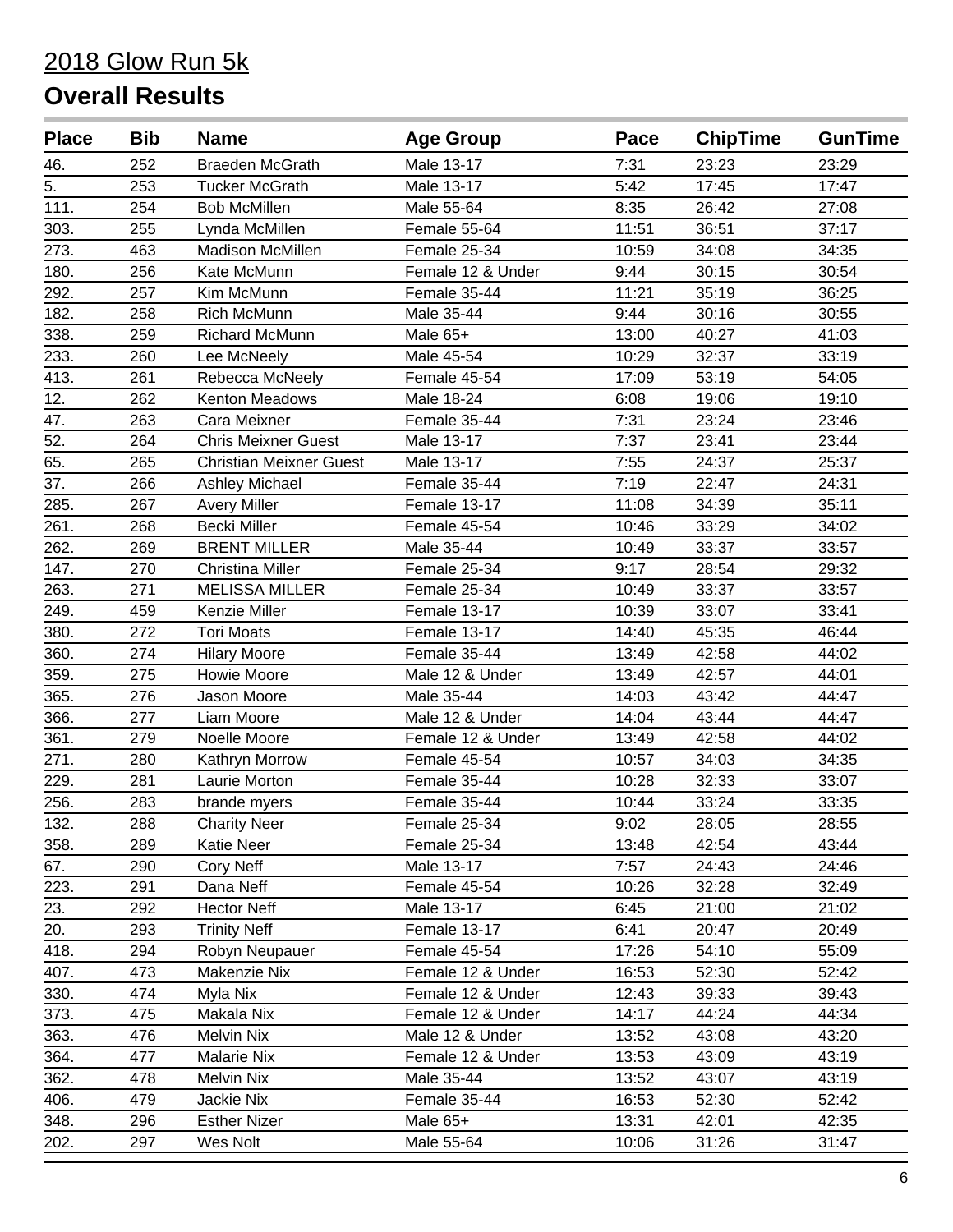| <b>Place</b> | <b>Bib</b> | <b>Name</b>            | <b>Age Group</b>  | Pace  | <b>ChipTime</b> | <b>GunTime</b> |
|--------------|------------|------------------------|-------------------|-------|-----------------|----------------|
| 80.          | 300        | Chris OBrien           | Male 45-54        | 8:08  | 25:18           | 25:25          |
| 100.         | 301        | Jack OBrien            | Male 18-24        | 8:25  | 26:11           | 26:24          |
| 174.         | 302        | Sean OBrien            | Male 18-24        | 9:36  | 29:53           | 30:21          |
| 301.         | 303        | Aliyah Ogle            | Female 12 & Under | 11:43 | 36:26           | 37:21          |
| 306.         | 304        | <b>Beth Ogle</b>       | Female 35-44      | 11:53 | 36:57           | 37:53          |
| 259.         | 305        | Chris Orem             | Male 35-44        | 10:45 | 33:28           | 33:44          |
| 260.         | 306        | Sarah Orem             | Female 35-44      | 10:46 | 33:28           | 33:44          |
| 181.         | 307        | <b>Erin Ouellette</b>  | Female 18-24      | 9:44  | 30:16           | 31:01          |
| 38.          | 308        | <b>Stacy Pangle</b>    | Male 45-54        | 7:20  | 22:48           | 22:52          |
| 73.          | 309        | Tina Pangle            | Female 45-54      | 8:02  | 25:01           | 25:04          |
| 43.          | 310        | <b>Alex Parker</b>     | Male 25-34        | 7:28  | 23:14           | 23:16          |
| 158.         | 311        | Anna Michael Parlee    | Female 12 & Under | 9:23  | 29:11           | 29:18          |
| 27.          | 312        | <b>Jack Parlee</b>     | Male 13-17        | 6:50  | 21:16           | 21:22          |
| 157.         | 313        | Jordan Parlee          | Male 35-44        | 9:23  | 29:10           | 29:19          |
| 28.          | 314        | Stephanie Parlee       | Female 35-44      | 6:50  | 21:17           | 21:22          |
| 54.          | 315        | <b>Will Parlee</b>     | Male 12 & Under   | 7:42  | 23:56           | 24:03          |
| 248.         | 316        | <b>Allison Parrish</b> | Female 12 & Under | 10:36 | 32:58           | 33:32          |
| 326.         | 317        | <b>Grant Parrish</b>   | Male 25-34        | 12:29 | 38:48           | 39:30          |
| 247.         | 318        | Jennifer Parrish       | Female 25-34      | 10:36 | 32:58           | 33:32          |
| 325.         | 319        | Nathan Parrish         | Male 12 & Under   | 12:28 | 38:47           | 39:30          |
| 39.          | 320        | <b>Sherry Pearson</b>  | Female 45-54      | 7:20  | 22:49           | 24:32          |
| 324.         | 323        | Aimee Peters           | Female 18-24      | 12:20 | 38:20           | 39:16          |
| 106.         | 462        | Connie Peterson        | Female 45-54      | 8:30  | 26:27           | 26:38          |
| 1.           | 488        | <b>Stanley Peyton</b>  | Male 25-34        | 5:34  | 17:19           | 17:20          |
| 227.         | 461        | Anna Pfaff             | Female 13-17      | 10:28 | 32:32           | 32:41          |
| 302.         | 324        | Jessica Phelps         | Female 35-44      | 11:50 | 36:48           | 37:24          |
| 89.          | 325        | <b>Clay Phillips</b>   | Male 35-44        | 8:14  | 25:35           | 25:55          |
| 218.         | 326        | Jerry Rader            | Male 35-44        | 10:20 | 32:09           | 33:02          |
| 402.         | 327        | <b>Connor Rankin</b>   | Male 12 & Under   | 16:43 | 52:00           | 52:59          |
| 401.         | 328        | Sean Rankin            | Male 25-34        | 16:43 | 51:59           | 52:59          |
| 10.          | 330        | Jenna Rea              | Female 18-24      | 6:06  | 19:00           | 19:02          |
| 383.         | 331        | Jodi Rehkemper         | Female 45-54      | 14:56 | 46:26           | 47:11          |
| 196.         | 332        | Lexi Rehkemper         | Female 18-24      | 9:59  | 31:02           | 31:43          |
| 110.         | 333        | Nick Rehkemper         | Male 18-24        | 8:34  | 26:39           | 27:03          |
| 321.         | 334        | Steve Rehkemper        | Male 55-64        | 12:17 | 38:13           | 38:58          |
| 356.         | 335        | Barbara Reisner        | Female 45-54      | 13:43 | 42:39           | 43:15          |
| 319.         | 336        | Maude Rexrode          | Female 25-34      | 12:11 | 37:54           | 38:18          |
| 254.         | 337        | <b>Brad Riggleman</b>  | Male 35-44        | 10:42 | 33:16           | 33:58          |
| 212.         | 339        | <b>Clark Ritchie</b>   | Male 35-44        | 10:15 | 31:53           | 32:43          |
| 275.         | 340        | <b>LEIGH ROBERTS</b>   | Female 35-44      | 10:59 | 34:11           | 34:40          |
| 367.         | 341        | Annabel Robinson       | Female 12 & Under | 14:06 | 43:51           | 44:26          |
| 368.         | 342        | Daniel Robinson        | Male 35-44        | 14:06 | 43:51           | 44:25          |
| 369.         | 343        | Kimberly Robinson      | Female 35-44      | 14:06 | 43:52           | 44:26          |
| 277.         | 344        | Scott Robohn           | Male 45-54        | 11:05 | 34:27           | 35:26          |
| 117.         | 464        | Laura Roes             | Female 35-44      | 8:41  | 27:01           | 27:41          |
| 13.          | 345        | Paul Rowley            | Male 25-34        | 6:21  | 19:46           | 19:56          |
| 71.          | 346        | <b>Taylor Rowley</b>   | Female 25-34      | 8:00  | 24:53           | 25:04          |
|              |            |                        |                   |       |                 |                |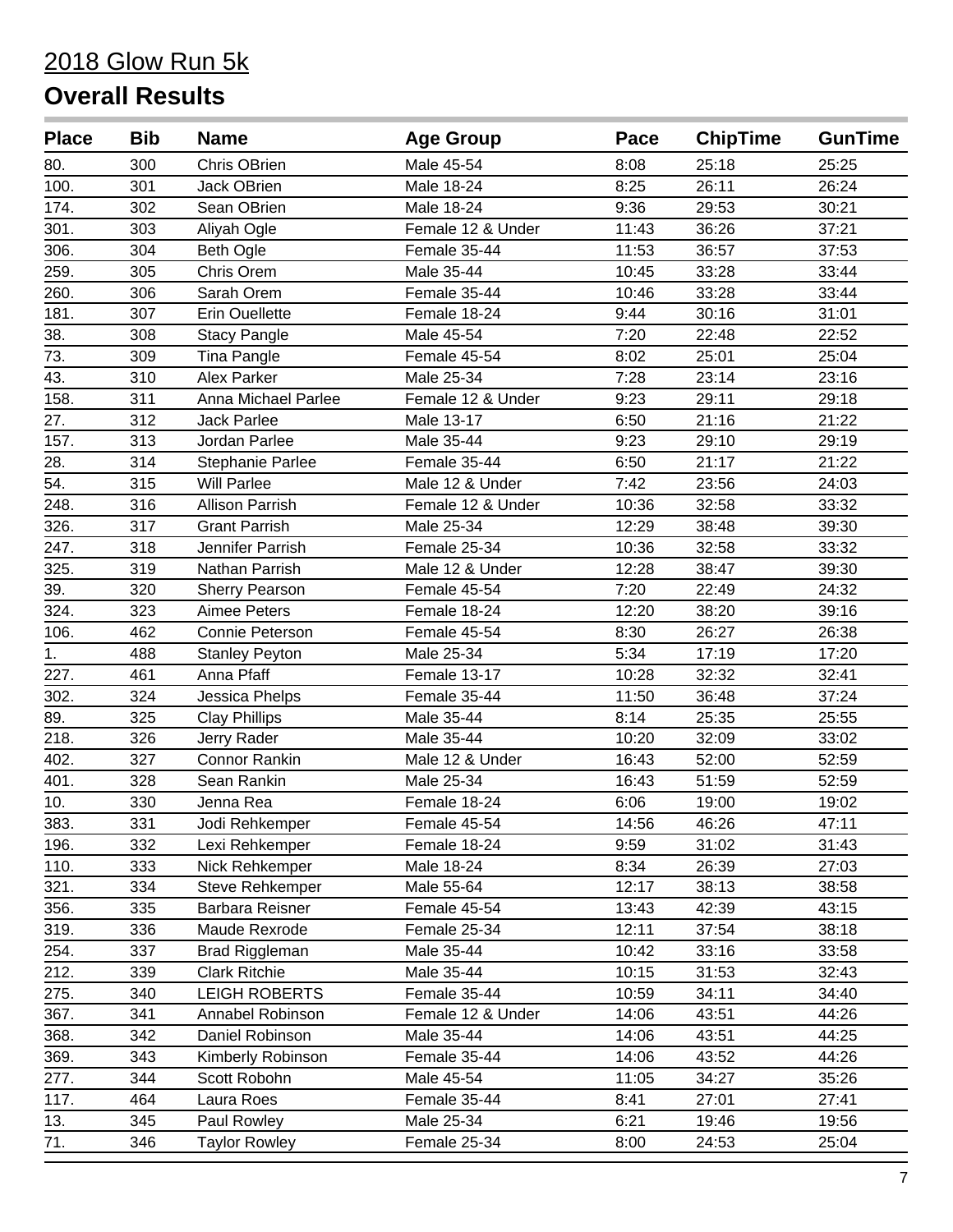| <b>Place</b> | <b>Bib</b> | <b>Name</b>                | <b>Age Group</b>      | Pace  | <b>ChipTime</b> | <b>GunTime</b> |
|--------------|------------|----------------------------|-----------------------|-------|-----------------|----------------|
| 245.         | 347        | Carson Sacko               | Male 12 & Under       | 10:35 | 32:55           | 33:35          |
| 242.         | 348        | <b>Ryker Sacko</b>         | Male 12 & Under       | 10:35 | 32:54           | 33:36          |
| 345.         | 350        | george salcedo             | Male No Age Indicated | 13:28 | 41:53           | 42:37          |
| 56.          | 351        | <b>Edward Savoy</b>        | Male 35-44            | 7:43  | 24:00           | 24:05          |
| 175.         | 352        | John Schaldach             | Male 45-54            | 9:39  | 30:00           | 31:10          |
| 127.         | 353        | <b>Tim Schmell</b>         | Male 18-24            | 8:53  | 27:38           | 28:00          |
| 314.         | 354        | Katie Schmid               | Female 25-34          | 12:06 | 37:36           | 37:51          |
| 140.         | 355        | Kathy Schwartz             | Female 65+            | 9:12  | 28:37           | 28:46          |
| 255.         | 356        | Amanda See                 | Female 25-34          | 10:42 | 33:17           | 34:16          |
| 257.         | 357        | Meghan See                 | Female 25-34          | 10:45 | 33:26           | 34:24          |
| 101.         | 358        | <b>Eric Sents</b>          | Male 25-34            | 8:25  | 26:12           | 26:26          |
| 343.         | 359        | <b>Stephanie Sents</b>     | Female 35-44          | 13:13 | 41:07           | 41:23          |
| 144.         | 360        | <b>Matt Shank</b>          | Male 13-17            | 9:16  | 28:49           | 28:57          |
| 135.         | 361        | <b>Brandi Sheffer-Bess</b> | Female 25-34          | 9:07  | 28:21           | 29:37          |
| 145.         | 362        | Hannah Shepard             | Female 25-34          | 9:17  | 28:53           | 29:33          |
| 70.          | 363        | Sarah Shepherd             | Female 25-34          | 8:00  | 24:53           | 25:38          |
| 48.          | 364        | <b>Blake Shields</b>       | Male 25-34            | 7:32  | 23:25           | 24:07          |
| 390.         | 365        | Eileen SHifflett           | Female 45-54          | 15:14 | 47:21           | 48:08          |
| 389.         | 366        | Lee Shifflett              | Male No Age Indicated | 15:14 | 47:21           | 48:08          |
| 190.         | 367        | <b>Matthew Shifflett</b>   | Male 18-24            | 9:56  | 30:53           | 31:15          |
| 299.         | 368        | Mary-Ann Shisler           | Female 55-64          | 11:39 | 36:13           | 36:45          |
| 57.          | 369        | <b>Edith Showalter</b>     | Female 35-44          | 7:44  | 24:05           | 24:15          |
| 296.         | 370        | Josh Shull                 | Male 35-44            | 11:34 | 35:57           | 36:55          |
| 295.         | 371        | Mackenzie Shull            | Female 12 & Under     | 11:33 | 35:56           | 36:56          |
| 136.         | 372        | <b>Renee Simmers</b>       | Female 25-34          | 9:08  | 28:24           | 28:55          |
| 159.         | 373        | Caryn Simpkins             | Female 35-44          | 9:24  | 29:15           | 29:23          |
| 150.         | 374        | <b>Cole Simpkins</b>       | Male 12 & Under       | 9:20  | 29:02           | 29:09          |
| 151.         | 375        | <b>Jim Simpkins</b>        | Male 45-54            | 9:20  | 29:02           | 29:11          |
| 94.          | 376        | <b>Kate Simpkins</b>       | Female 12 & Under     | 8:18  | 25:50           | 25:57          |
| 113.         | 377        | Olivia Simpkins            | Female 13-17          | 8:38  | 26:53           | 27:00          |
| 7.           | 378        | Daniel Sinegra             | Male 18-24            | 5:59  | 18:37           | 18:39          |
| 417.         | 379        | <b>LISA SINEGRA</b>        | Female 55-64          | 17:25 | 54:10           | 55:08          |
| 141.         | 465        | Lori Smilowitz             | Female 45-54          | 9:13  | 28:39           | 29:56          |
| 29.          | 383        | Hunter Smith               | Male 18-24            | 6:51  | 21:18           | 21:20          |
| 344.         | 385        | <b>Tanner Smith</b>        | Male 13-17            | 13:24 | 41:39           | 42:26          |
| 188.         | 386        | <b>Molly Smith</b>         | Female 25-34          | 9:53  | 30:43           | 31:03          |
| 294.         | 196        | <b>Brandy Somers</b>       | Female 35-44          | 11:24 | 35:28           | 35:34          |
| 328.         | 388        | <b>Nancy Sorrells</b>      | Female 55-64          | 12:40 | 39:23           | 39:48          |
| 24.          | 389        | <b>Christian Souders</b>   | Male 13-17            | 6:45  | 21:00           | 21:02          |
| 95.          | 390        | <b>Michael Souders</b>     | Male 35-44            | 8:21  | 26:00           | 26:38          |
| 138.         | 391        | Elizabeth Spencer          | Female 25-34          | 9:10  | 28:32           | 29:55          |
| 415.         | 392        | Dan Spitzner               | Male 45-54            | 17:15 | 53:38           | 54:46          |
| 215.         | 393        | Robbie Spitzner            | Male 12 & Under       | 10:18 | 32:03           | 33:03          |
| 416.         | 394        | Thea Spitzner              | Female 13-17          | 17:15 | 53:38           | 54:45          |
| 118.         | 395        | <b>Allison Sprouse</b>     | Female 45-54          | 8:42  | 27:03           | 27:25          |
| 420.         | 397        | Eve Stavros                | Female 55-64          | 18:16 | 56:46           | 57:26          |
| 6.           | 398        | <b>Gavin Steel</b>         | Male 18-24            | 5:58  | 18:36           | 18:37          |
|              |            |                            |                       |       |                 |                |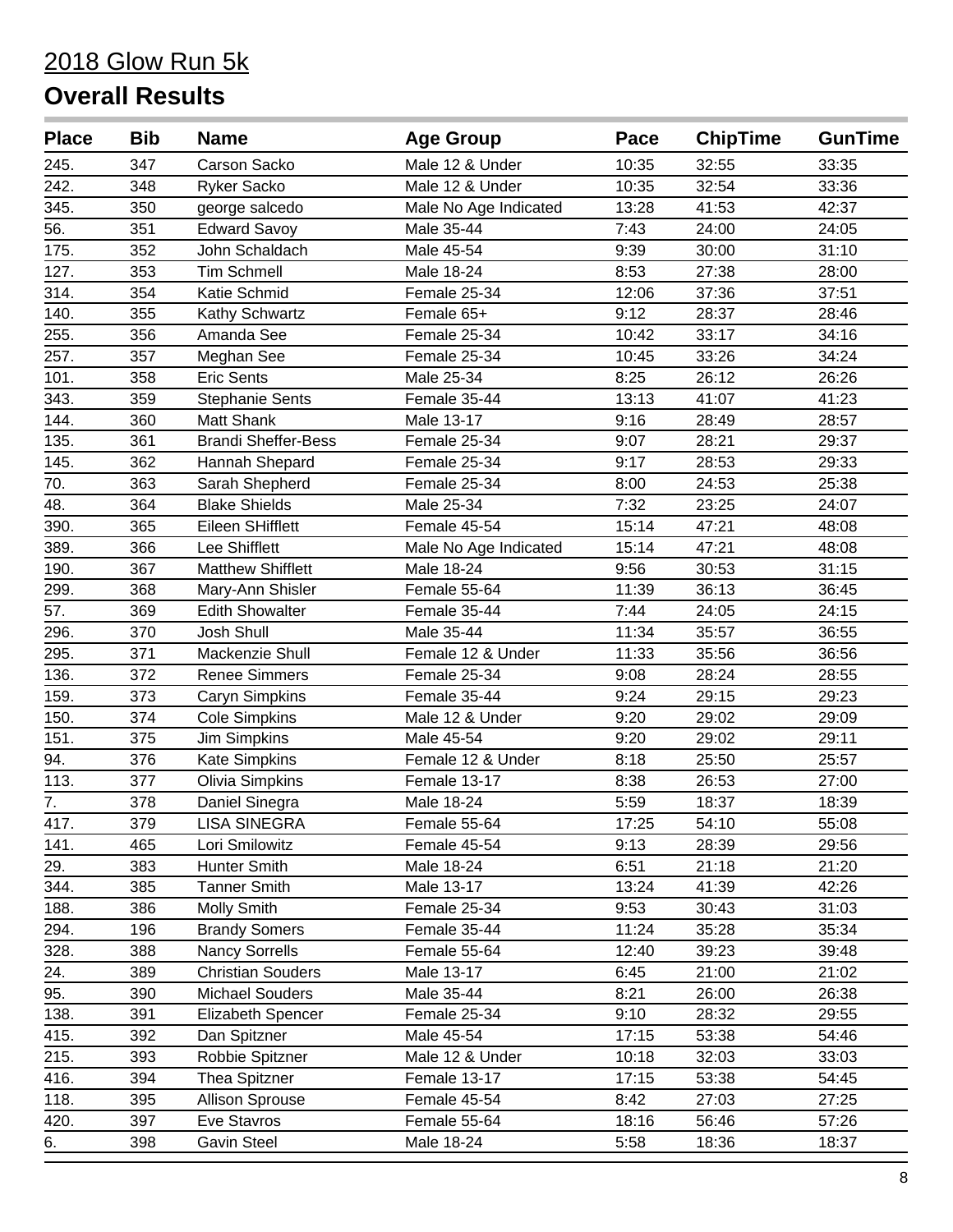| <b>Place</b> | <b>Bib</b> | <b>Name</b>              | <b>Age Group</b>      | Pace  | <b>ChipTime</b> | <b>GunTime</b> |
|--------------|------------|--------------------------|-----------------------|-------|-----------------|----------------|
| 81.          | 400        | Niklaus Stephan          | Male 55-64            | 8:08  | 25:19           | 25:23          |
| 30.          | 402        | Samuel Stephan           | Male 13-17            | 6:52  | 21:21           | 21:24          |
| 329.         | 403        | Kyle Stephenson          | Male 13-17            | 12:42 | 39:30           | 40:12          |
| 35.          | 480        | Eli Stoll                | Male 13-17            | 7:18  | 22:44           | 22:47          |
| 313.         | 404        | Laura Stoltzfus          | Female 45-54          | 12:05 | 37:34           | 38:21          |
| 297.         | 405        | David Stringham          | Male 35-44            | 11:34 | 35:58           | 36:13          |
| 185.         | 406        | Vaughan Stringham        | Male 12 & Under       | 9:48  | 30:30           | 30:47          |
| 146.         | 407        | Laura Stuart-Leslie      | Female 45-54          | 9:17  | 28:53           | 29:14          |
| 425.         | 408        | Joan Swift               | Female 65+            | 18:28 | 57:26           | 58:30          |
| 426.         | 409        | <b>Mark Swift</b>        | Male 45-54            | 18:29 | 57:27           | 58:30          |
| 335.         | 410        | Cara Tabor               | Female 25-34          | 12:49 | 39:53           | 40:38          |
| 274.         | 411        | <b>Christy Tabor</b>     | Female 35-44          | 10:59 | 34:09           | 34:54          |
| 61.          | 412        | <b>Howard Taylor II</b>  | Male 25-34            | 7:53  | 24:32           | 25:14          |
| 36.          | 413        | Steven Tennyson          | Male 35-44            | 7:19  | 22:46           | 23:03          |
| 45.          | 414        | Jay Testa                | Female 13-17          | 7:29  | 23:17           | 23:20          |
| 388.         | 416        | Angie Thompson           | Female 35-44          | 15:11 | 47:14           | 47:47          |
| 385.         | 417        | <b>Brady Thompson</b>    | Male 12 & Under       | 14:58 | 46:33           | 47:06          |
| 387.         | 418        | <b>Grant Thompson</b>    | Male 12 & Under       | 15:05 | 46:53           | 47:27          |
| 178.         | 419        | <b>Rachel Tiner</b>      | Female 25-34          | 9:41  | 30:07           | 30:19          |
| 107.         | 420        | Owen Tompkins            | Male 13-17            | 8:31  | 26:29           | 26:41          |
| 399.         | 422        | <b>Lory Trissel</b>      | Female 55-64          | 16:27 | 51:07           | 51:55          |
| 137.         | 424        | <b>Brayten Tschoepe</b>  | Male 18-24            | 9:08  | 28:26           | 29:21          |
| 286.         | 425        | Darla Turner             | Female 45-54          | 11:13 | 34:52           | 35:42          |
| 177.         | 426        | Joshua Twery             | Male 25-34            | 9:39  | 30:02           | 30:47          |
| 172.         | 427        | MaryBeth Tysinger        | Female 35-44          | 9:35  | 29:49           | 30:15          |
| 393.         | 428        | Rachel Tysinger          | Female 35-44          | 16:00 | 49:43           | 50:11          |
| 166.         | 429        | <b>Crawford Ulmer</b>    | Male 18-24            | 9:31  | 29:35           | 29:39          |
| 201.         | 430        | Jack Ulmer               | Male 18-24            | 10:06 | 31:25           | 31:30          |
| 199.         | 431        | Lydia Ulmer              | Female 18-24          | 10:05 | 31:23           | 31:28          |
| 207.         | 432        | <b>Andrew Urbanowicz</b> | Male 35-44            | 10:07 | 31:29           | 31:42          |
| 342.         | 433        | Tom Vandenverg           | Male 35-44            | 13:13 | 41:05           | 42:12          |
| 200.         | 435        | <b>Colleen Waller</b>    | Female 45-54          | 10:06 | 31:24           | 31:51          |
| 203.         | 436        | <b>Brad Walsh</b>        | Male 35-44            | 10:07 | 31:26           | 31:59          |
| 58.          | 437        | <b>Josh Watkins</b>      | Male 25-34            | 7:46  | 24:10           | 24:21          |
| 97.          | 439        | <b>Grant Weaver</b>      | Male 18-24            | 8:23  | 26:06           | 26:18          |
| 25.          | 440        | <b>Terry Weaver</b>      | Male 45-54            | 6:46  | 21:04           | 21:17          |
| 412.         | 441        | John Weir                | Male 65+              | 17:00 | 52:50           | 53:41          |
| 112.         | 442        | Gabby Wenos              | Female 25-34          | 8:37  | 26:48           | 26:58          |
| 51.          | 443        | Parker Wenos             | Male 25-34            | 7:37  | 23:41           | 23:51          |
| 14.          | 444        | <b>Tracy West</b>        | Female 35-44          | 6:30  | 20:12           | 20:14          |
| 392.         | 445        | Amanda Westerfield       | Female 25-34          | 15:49 | 49:10           | 49:46          |
| 115.         | 446        | Missy Whetzel            | Female 35-44          | 8:41  | 27:00           | 27:12          |
| 250.         | 458        | Rebecca Wilfong          | Female 35-44          | 10:40 | 33:09           | 33:43          |
| 269.         | 447        | Elizabeth Williams       | Female 25-34          | 10:55 | 33:56           | 34:36          |
| 408.         | 448        | James Wiseman            | Male No Age Indicated | 16:54 | 52:32           | 53:23          |
| 409.         | 449        | Sherri Wiseman           | Female 45-54          | 16:54 | 52:34           | 53:23          |
| 21.          | 450        | Will Wolfe               | Male 25-34            | 6:41  | 20:48           | 20:55          |
|              |            |                          |                       |       |                 |                |